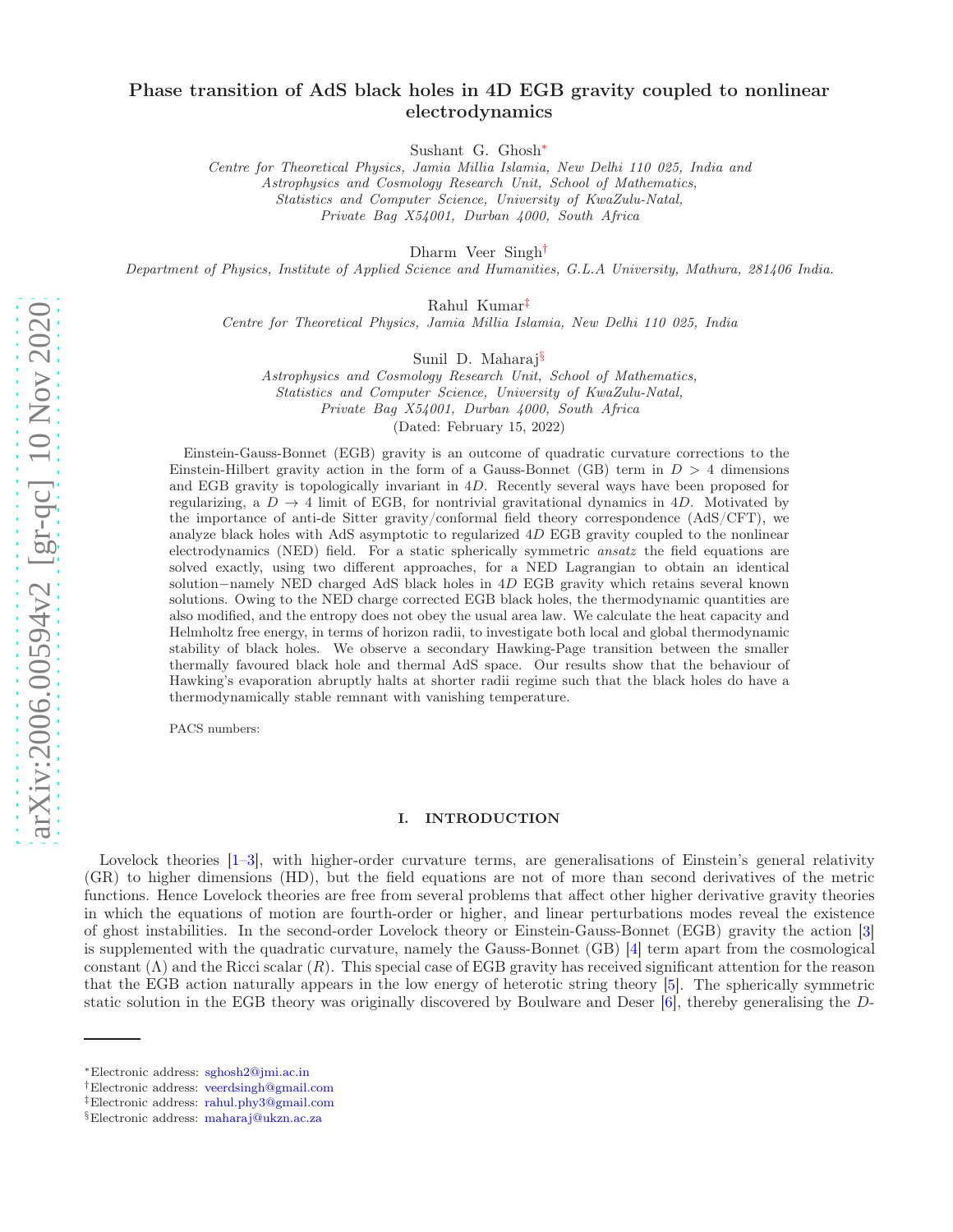dimensional Scwarzschild-Tangherlini black hole [\[7](#page-14-3)]. The Boulware and Deser black hole solution was extended to the charged counterpart by Wiltshire [\[8](#page-14-4)] and the thermodynamics of black hole was also analysed [\[8](#page-14-4)[–10\]](#page-14-5). A series of subsequent interesting works analysed black hole solutions in EGB gravity [\[11\]](#page-14-6) for various sources [\[12](#page-14-7)[–17](#page-14-8)], including those coupled to the nonlinear electrodynamics (NED) fields [\[18,](#page-14-9) [19\]](#page-14-10), and also in asymptotic AdS spacetime [\[20\]](#page-14-11) due to the Hawking-Page type transitions. However the EGB black holes in asymptotically AdS background have the noteworthy characteristic of being thermodynamically favoured for higher temperatures [\[19](#page-14-10), [20](#page-14-11)] as commonly termed Hawking-Page type transitions [\[21\]](#page-14-12). Due to the anti-de Sitter/conformal field theory (AdS/CFT) correspondence, AdS black holes have become more significant to investigate [\[19,](#page-14-10) [20](#page-14-11)].

EGB gravity allows us to explore several conceptual issues in a broader setup; however, in 4D the GB term is a topological invariant as its variation is a total derivative with no local dynamics and the theory becomes GR. One requires  $D \geq 5$  for nontrivial gravitational dynamics. Glavan and Lin [\[22](#page-14-13)] proposed a 4D EGB gravity by rescaling the GB term in D-dimensional spacetime, as  $\alpha/(D-4)$  bypasses conditions of Lovelock's theorem [\[2](#page-13-2)]. Further, they considered the limit  $D = 4$  at the level of the field equations so that the GB term does make a nontrivial contribution to local dynamics at least for the case of spherical symmetry. This nontrivial theory will be referred to as the 4D EGB theory, which admits spherically symmetric black hole solutions [\[22\]](#page-14-13), generalising the Schwarzschild black holes, and has the repulsive nature of gravity at short distances. We refer to the process of obtaining a nontrivial 4D EGB gravity as *regularization*, which was originally considered by Tomozawa [\[23\]](#page-14-14) with finite one-loop quantum corrections to Einstein gravity, and he also found the spherically symmetric black hole solution. Later this was also done by Cognola *et al.* [\[24](#page-14-15)] within a classical Lagrangian approach. Incidentally the identical spherically symmetric black hole solutions [\[22](#page-14-13)[–24](#page-14-15)] have also been obtained in the semiclassical Einstein equations with conformal anomaly [\[25](#page-14-16)] and also in the 4D non-relativistic Horava-Lifshitz theory of gravity [\[26](#page-14-17)].

After the *regularization* of 4D EGB theory was proposed by Glavan and Lin [\[22](#page-14-13)], interesting measures have been taken to investigate the 4D EGB gravity [\[27](#page-14-18)], which includes generalizing the black hole solutions [\[28](#page-14-19), [29\]](#page-14-20), Vaidyalike radiating black holes [\[30](#page-14-21), [31](#page-14-22)], black holes coupled with magnetic charge [\[32](#page-14-23)[–35\]](#page-14-24), to the axially symmetric or rotating case (Kerr-like) was also addressed [\[37](#page-14-25), [38](#page-14-26)], derivation of regularized field equations [\[39\]](#page-14-27), Morris-Thorne-like wormholes [\[40\]](#page-14-28), accretion disk around black holes [\[41\]](#page-14-29), thermodynamics [\[42](#page-14-30)[–44](#page-14-31)], gravitational lensing by a black hole [\[45](#page-14-32)[–48\]](#page-14-33), and generalization to more general Lovelock gravity theories [\[49\]](#page-14-34).

Motivated by the above arguments and extensive importance of AdS/CFT correspondence, the aim of this paper is to consider static spherically symmetric black hole solutions with AdS asymptotic to regularised 4D EGB gravity coupled to the NED, i.e., we obtain NED charged 4D EGB-AdS black holes. Furthermore, following the Kaluza-Klein-like dimensional reduction procedure, we showed that alternate regularized 4D EGB gravity also leads to the identical static spherically symmetric black hole solution. The metric depends on the mass  $(M)$ , GB coupling constant  $(\alpha)$ , and a parameter  $(k)$  coming from the NED field that measures a potential deviation from the 4D EGB black holes  $[22-24]$ , and they are encompassed as a special case when the charge is switch off  $(k = 0)$ . We also find exact expressions for the thermodynamical quantities associated with NED charged 4D EGB-AdS black holes, and also perform both local and global thermodynamic stability analysis. The additional parameter k due to NED provides a deviation from the 4D EGB black holes and our model, unlike other previous models [\[32](#page-14-23), [34](#page-14-35), [35](#page-14-24)] with de Sitter core, has an asymptotically Minkowski core.

The paper is organized as follows: Sect. [II](#page-1-0) is devoted to a brief review of the gravitational field equations of regularized EGB gravity minimally coupled with the NED field in the  $D \rightarrow 4$  limit, and the static spherically symmetric NED charged 4D EGB-AdS black hole solution is obtained. In Sect. [III](#page-5-0) we get the analytical expressions for various thermodynamic quantities and discuss the effect of NED charge on the stability, phase transitions, and P-V criticality. Finally, in Sect. [IV,](#page-11-0) we summarize the obtained results.

# <span id="page-1-0"></span>II. ACTION, FIELD EQUATIONS AND SOLUTION

Before we start our discussion on 4D EGB gravity coupled to the NED field, it is worthwhile to mention that the *regularization* proposed in [\[22](#page-14-13), [24](#page-14-15)], is subject to debate [\[50](#page-14-36)[–54\]](#page-15-0) and a number of questions have been raised. In addition, several alternate *regularizations* have also been proposed [\[51](#page-15-1), [55](#page-15-2)[–57\]](#page-15-3). The *regularization* proposed in Refs. [\[55,](#page-15-2) [56](#page-15-4)] leads to a well defined special scalar-tensor theory, a member of the family of Horndeski gravity. Hennigar *et al.* [\[51](#page-15-1)] proposed a well defined  $D \to 4$  limit of EGB gravity generalizing the previous work of Mann and Ross [\[58\]](#page-15-5). However, the spherically symmetric 4D black hole solution obtained in [\[22,](#page-14-13) [24\]](#page-14-15) still remains valid in these regularized theories [\[51,](#page-15-1) [55,](#page-15-2) [57](#page-15-3)]. Hence one can say that these *regularization* procedures lead to exactly the same black hole solutions  $[22-24]$  $[22-24]$  at least for the case of 4D spherically symmetric spacetimes, but may not be valid beyond spherical symmetry [\[59\]](#page-15-6). Thus it turns out that the spherically symmetric solution obtained using any of these *regularization* methods will be the same. However, for convenience, we shall follow the *regularization* proposed in Ref. [\[22\]](#page-14-13).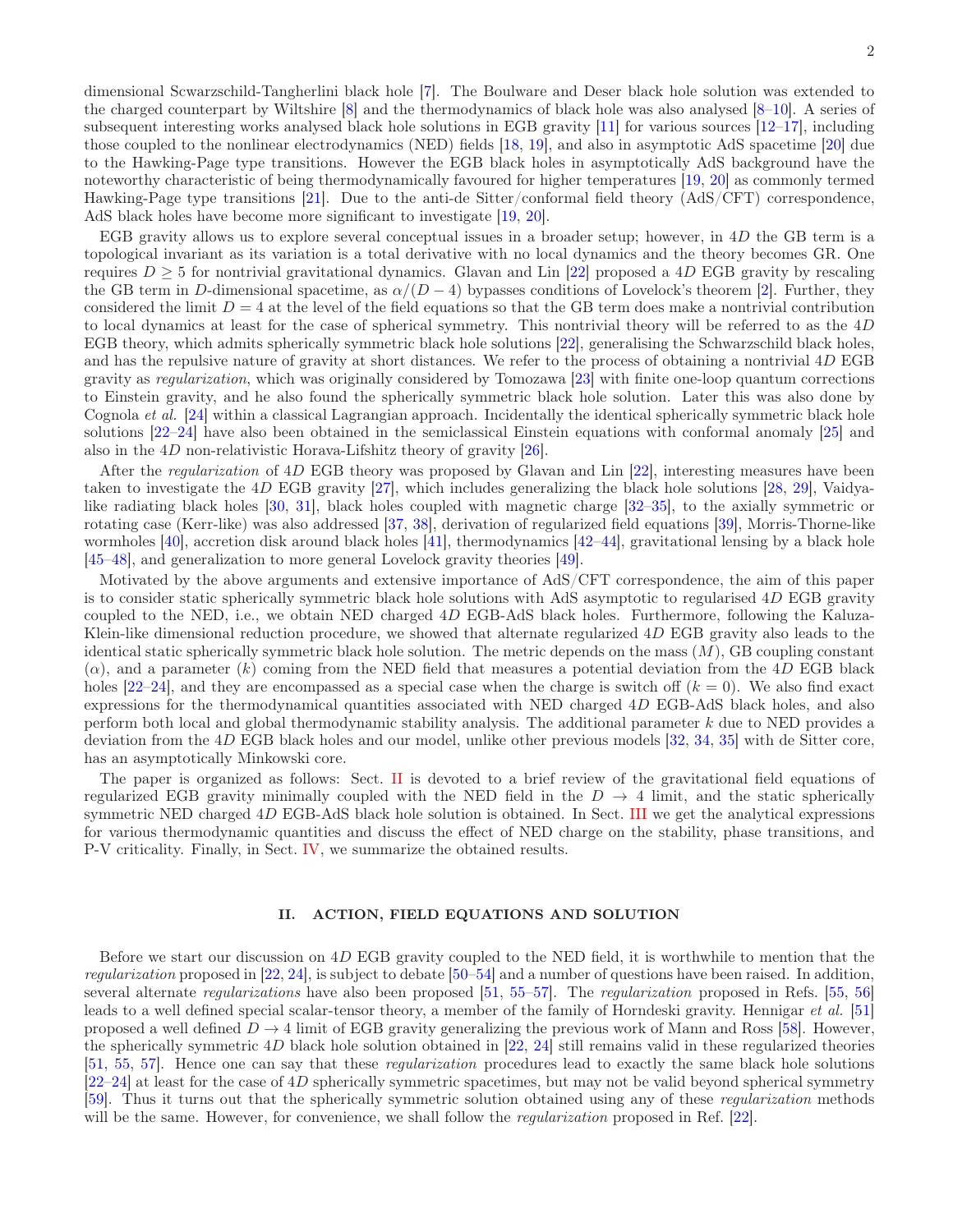The action of EGB gravity, which is motivated by the heterotic string theory [\[1](#page-13-0), [4\]](#page-14-0), coupled to NED becomes [\[19\]](#page-14-10)

<span id="page-2-0"></span>
$$
\mathcal{I} = \frac{1}{16\pi} \int d^D x \sqrt{-g} \left[ R - 2\Lambda + \alpha \mathcal{L}_{\mathcal{G}\mathcal{B}} \right] + \mathcal{I}_{NED},\tag{1}
$$

which contains the Einstein-Hilbert (EH) action R, a cosmological term,  $\Lambda = -(D-1)(D-2)/2l^2$ , and the GB quadratic curvature correction given by

$$
\mathcal{L}_{GB} = R_{\mu\nu\gamma\delta} R^{\mu\nu\gamma\delta} - 4R_{\mu\nu} R^{\mu\nu} + R^2. \tag{2}
$$

The GB coupling constant  $\alpha > 0$  is of dimension [length<sup>2</sup>], and it is related to the string scale. The matter is described by the action  $\mathcal{I}_{NED}$ , which for the NED reads

$$
\mathcal{I}_{NED} = -\frac{1}{4\pi} \int d^D x \sqrt{-g} \ \mathcal{L}(F), \tag{3}
$$

where the Lagrangian density  $\mathcal{L}(F)$ , is an arbitrary continuous function of the invariant  $F = \frac{1}{4} F_{ab} F^{ab}$  and  $F_{ab} = \frac{1}{4} F_{ab} F^{ab}$  $\partial_a A_b - \partial_b A_b$ , with  $A_a$  being the potential for the NED charge. Varying the action [\(1\)](#page-2-0), we obtain the equations of motion [\[19\]](#page-14-10)

<span id="page-2-1"></span>
$$
G_{ab} + \alpha H_{ab} = \mathcal{T}_{ab} \equiv 2 \left[ \frac{\partial \mathcal{L}(F)}{\partial F} F_{ac} F_b{}^c - g_{ab} \mathcal{L}(F) \right],\tag{4}
$$

$$
\nabla_a \left( \frac{\partial \mathcal{L}(F)}{\partial F} F^{ab} \right) = 0 \quad \text{and} \quad \nabla_a ({}^* F^{ab}) = 0,
$$
\n<sup>(5)</sup>

where  $G_{ab}$  and  $H_{ab}$ , respectively, are the Einstein tensor and the Lanczos tensor [\[4](#page-14-0)]:

$$
G_{ab} = R_{ab} - \frac{1}{2}g_{ab}R - \Lambda g_{ab},
$$
  
\n
$$
H_{ab} = 2[RR_{ab} - 2R_{ac}R_b^c - 2R^{cd}R_{acbd} + R_a^{cde}R_{bcde}] - \frac{1}{2}g_{ab}\mathcal{L}_{GB},
$$
\n(6)

with energy momentum tensor [\[19\]](#page-14-10)

$$
\mathcal{T}_{ab} = -\frac{2}{\sqrt{-g}} \frac{\delta \mathcal{I}_{NED}}{\delta g^{ab}},\tag{7}
$$

$$
\mathcal{T}^{a}{}_{b} = 2 \left[ \frac{\partial \mathcal{L}(F)}{\partial F} F^{ac} F_{bc} - \delta^{a}_{b} \mathcal{L}(F) \right]. \tag{8}
$$

We wish to obtain static spherically symmetric black hole solutions of Eq. [\(4\)](#page-2-1). We consider the metric to be of the following form [\[14](#page-14-37)]

<span id="page-2-3"></span>
$$
ds^{2} = -f(r)dt^{2} + \frac{1}{f(r)}dr^{2} + r^{2}d\Omega_{D-2}^{2},
$$
\n(9)

where  $d\Omega_{D-2}$  is the metric of a  $(D-2)$ -dimensional unit sphere and  $\mathcal{T}_{ab}$  is the energy momentum tensor of matter that we consider as a NED as in Ref. [\[17](#page-14-8)], where the Lagrangian density reads

<span id="page-2-2"></span>
$$
\mathcal{L}(F) = \beta F \exp\left[-kq^{-\gamma}(2F)^{\zeta}\right],\tag{10}
$$

where  $\beta = (D-2)(D-3)/2$ ,  $\gamma = (D-3)/(D-2)$ ,  $\zeta = (D-3)/(2D-4)$ , q is magnetic charge, and k is NED parameter. The Maxwell field reads

$$
F_{\mu\nu} = 2\delta_{[\mu}^{\theta_1} \delta_{\nu]}^{\theta_2} q \sin \theta_1; \qquad D = 4,
$$
  

$$
F_{\mu\nu} = 2\delta_{[\mu}^{\theta_{D-3}} \delta_{\nu]}^{\theta_{D-2}} \frac{q^{D-3}}{r^{D-4}} \sin \theta_{D-3} \left[ \prod_{j=1}^{D-4} \sin^2 \theta_j \right]; \qquad D \ge 5.
$$
 (11)

Eq. [\(5\)](#page-2-1) implies that  $dF = 0$  so that we obtain

$$
q'(r)2\delta_{\lbrack\mu}^{\theta_{D-3}}\delta_{\nu]}^{\theta_{D-2}}\frac{q^{D-3}}{r^{D-4}}\sin\theta_{D-3}\left[\prod_{j=1}^{D-4}\sin^2\theta_j\right]d\theta\wedge d\phi\wedge\ldots\wedge d\phi_{(D-2)}=0.\tag{12}
$$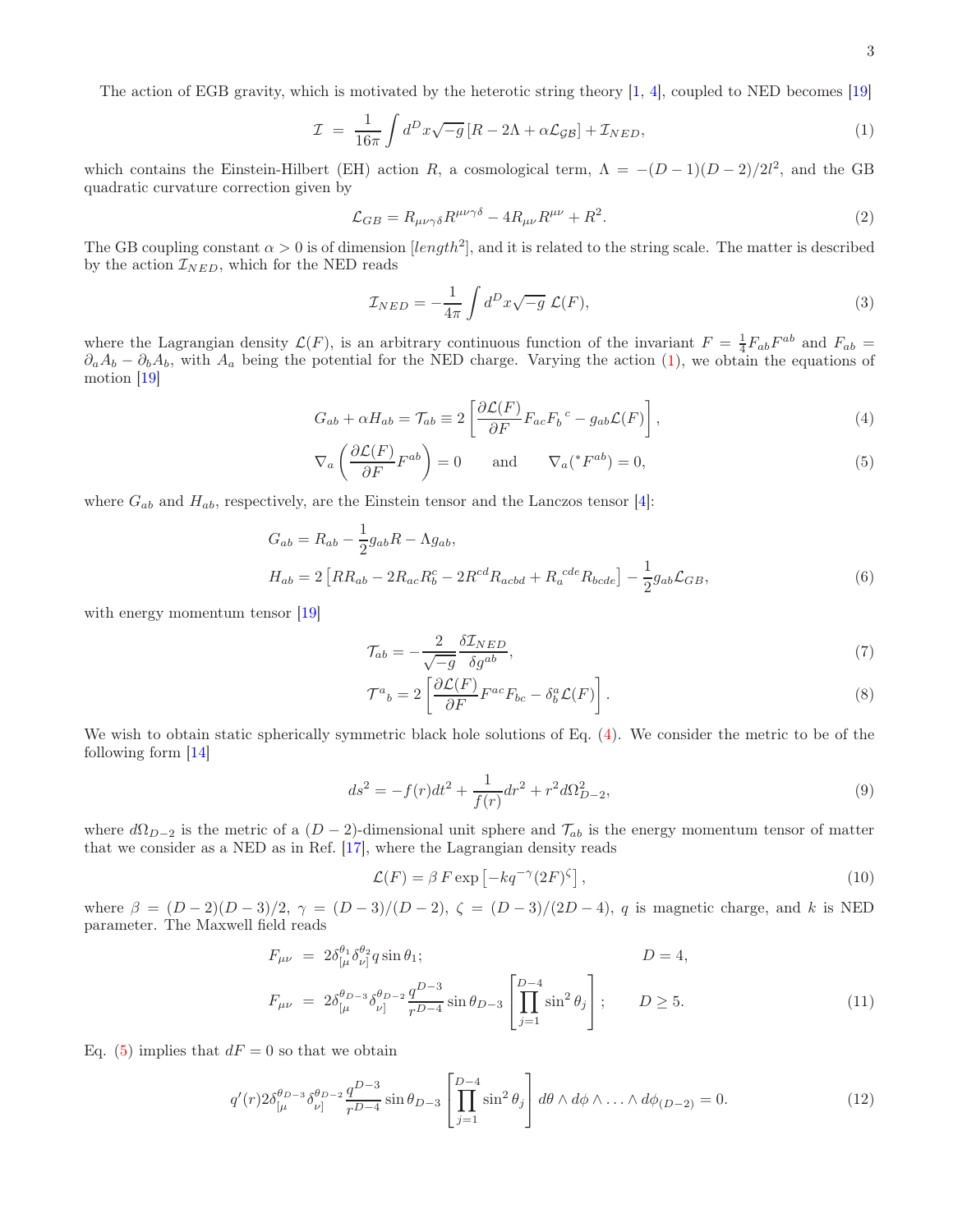This leads to  $q(r) = q = \text{constant magnetic charge}$ . Hence the field strength tensor  $F_{\theta\phi}$  is

$$
F_{\theta\phi} = \frac{q(r)}{r^{D-4}} \sin \theta_{D-3} \left[ \prod_{j=1}^{D-4} \sin^2 \theta_j \right],\tag{13}
$$

The other components of  $F_{\mu\nu}$  have negligible influence in comparison of  $F_{\theta\phi}$ . Then F and  $\mathcal{L}(F)$  are, respectively, simplified as

<span id="page-3-4"></span>
$$
F = \frac{q^2}{2r^{2(D-2)}} \quad \text{and} \quad \mathcal{L}(F) = \frac{\beta q^2}{2r^{2(D-2)}} \exp\left[-\frac{k}{r^{D-3}}\right].
$$
 (14)

The energy momentum tensor can be given as

<span id="page-3-0"></span>
$$
T_t^t = T_r^r = \frac{(D-2)Mk \exp(-k/r^{D-3})}{r^{2D-4}} = \rho(r). \tag{15}
$$

The Bianchi identity  $T^{ab}{}_{;b} = 0$  gives

$$
0 = \partial_r T_r^r + \frac{1}{2} g^{00} \left[ T_r^r - T_0^0 \right] \partial_r g_{00} + \frac{1}{2} \sum g^{ii} \left[ T_r^r - T_i^i \right] \partial_r g_{ii}, \tag{16}
$$

<span id="page-3-1"></span>
$$
T^{\theta}_{\theta} = T^{\phi}_{\phi} = T^{\psi}_{\psi} = \rho(r) + \frac{r}{D-2} \partial_r \rho_{\theta}(r), \qquad (17)
$$

and the energy momentum tensor is completely specified by [\(15\)](#page-3-0) and [\(17\)](#page-3-1) and corresponds to an anisotropic fluid. We are interested in a static spherically symmetric solution of 4D EGB gravity coupled to NED which can be obtained by integrating the  $(r, r)$  equation of [\(4\)](#page-2-1) in the limit  $D \rightarrow 4$ , and the solution reads as

<span id="page-3-2"></span>
$$
f_{\pm}(r) = 1 + \frac{r^2}{2\alpha} \left( 1 \pm \sqrt{1 + 4\alpha \left( \frac{2M \exp(-k/r)}{r^3} - \frac{1}{l^2} \right)} \right),
$$
 (18)

by appropriately relating M with integration constants. For  $D = 4$ , the Lagrangian density in Eq. [\(10\)](#page-2-2) can be expanded as follows

$$
\mathcal{L}(F) \approx F - \frac{2^{1/4}k}{\sqrt{q}} F^{5/4} + \frac{k^2}{\sqrt{2}q} F^{3/2} - \frac{k^3}{3 \times 2^{1/4}q^{3/2}} F^{7/4} + \frac{k^4}{12q^2} F^2 - \frac{k^5}{30 \times 2^{3/4}q^{5/2}} F^{9/4} + \mathcal{O}\left(F^{5/2}\right),\tag{19}
$$

which in the weak-field limits smoothly goes over to the Maxwell linear electrodynamics, i.e.,  $\mathcal{L}(F) \to F$ , whereas in the strong-field limits it vanishes. Solution [\(18\)](#page-3-2) is an exact solution of the field equation [\(4\)](#page-2-1) for stress energy tensor  $\mathcal{T}_{ab}$ . The charged 4D EGB black hole solution [\(18\)](#page-3-2), in absence of the NED field,  $k = 0$ , reduces to the Glavan and Lin [\[22\]](#page-14-13) solution [\(5\)](#page-2-1), and for  $r \gg k$  it becomes

$$
f_{\pm}(r) = 1 + \frac{r^2}{2\alpha} \left( 1 \pm \sqrt{1 + 4\alpha \left( \frac{2M}{r^3} - \frac{q^2}{r^4} - \frac{1}{l^2} \right)} \right) + \mathcal{O}\left(\frac{1}{r^3}\right). \tag{20}
$$

We note that the above form is exactly that of the Maxwell charged black hole of the 4D EGB gravity with a negative cosmological constant [\[28](#page-14-19)], if one identifies the electric charge as  $q^2 = 2Mk$  [\[17\]](#page-14-8). The analogous Hayward [\[35\]](#page-14-24) and Bardeen [\[32](#page-14-23), [34\]](#page-14-35) black holes in 4D EGB gravity do not go over to Maxwell charged black holes. Whereas the Born-Infeld 4D EGB black hole is sourced by the electric field [\[60\]](#page-15-7), contrary to magnetically-charged black hole [\(18\)](#page-3-2). The advantage of nonsingular black hole solutions [\(18\)](#page-3-2), the exponential mass function arising due to NED leads to a Minkowski-flat core around  $r = 0$ , which is in striking contrary with other regular black holes that generally have de-Sitter core [\[17,](#page-14-8) [32,](#page-14-23) [34](#page-14-35)[–36\]](#page-14-38). Whereas, in the limit  $\alpha \to 0$  or large r, the solution [\(18\)](#page-3-2) behaves asymptotically as

<span id="page-3-3"></span>
$$
f_{-}(r) \approx 1 - \frac{2M}{r} \exp\left[-\frac{k}{r}\right] + \frac{r^2}{l^2} + \mathcal{O}\left(\frac{1}{r^3}\right),
$$
  

$$
f_{+}(r) \approx 1 + \frac{2M}{r} \exp\left[-\frac{k}{r}\right] - \frac{r^2}{l^2} + \frac{r^2}{\alpha} + \mathcal{O}\left(\frac{1}{r^3}\right),
$$
 (21)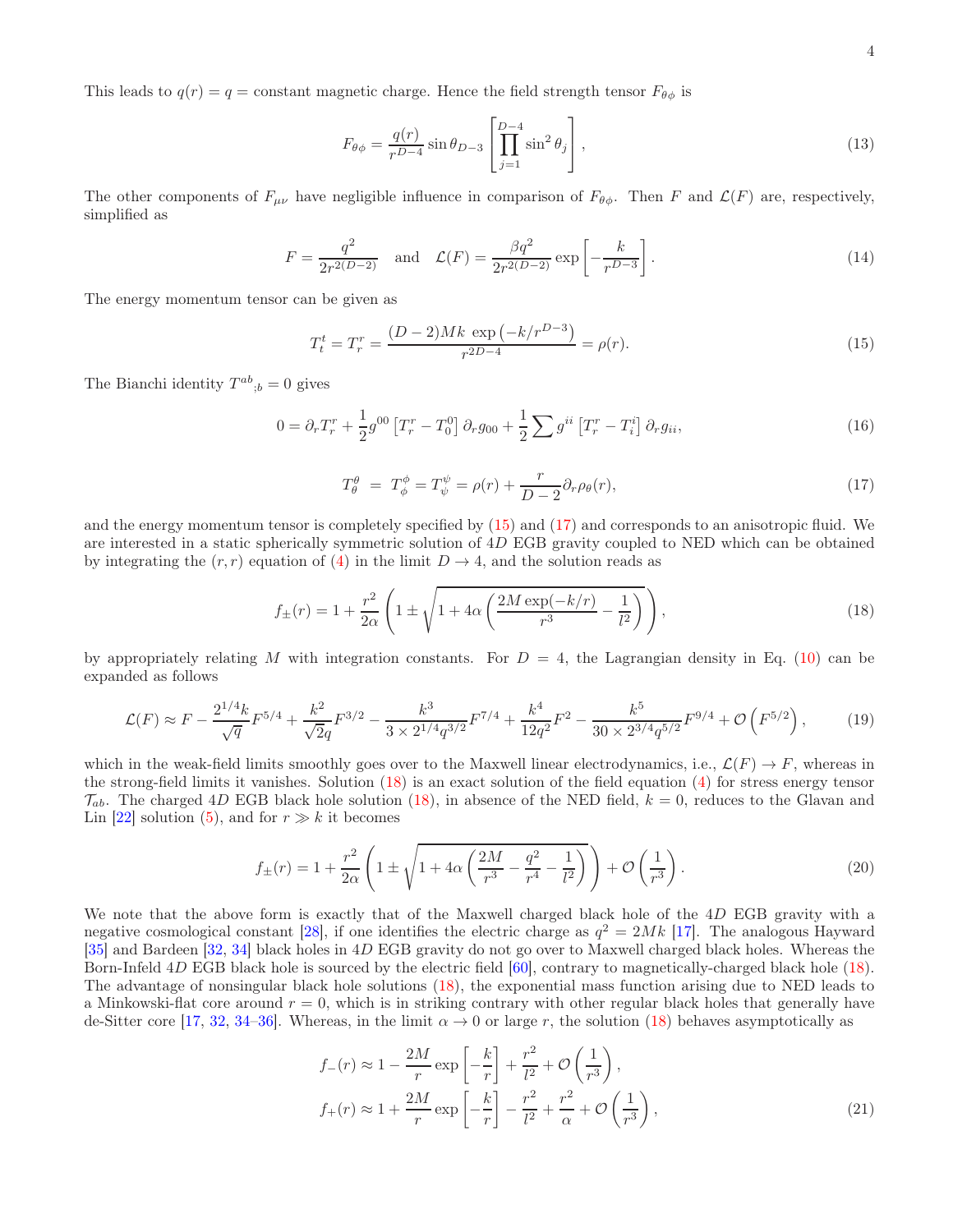the −ve branch corresponds to the 4D regular AdS black hole [\[61\]](#page-15-8), whereas the +ve branch does not lead to a physically meaningful solution as the positive sign in the mass term indicates instabilities of the graviton [\[6](#page-14-2)], and hence we shall confine ourselves to the −ve branch of the solution [\(18\)](#page-3-2). Further if we take the limit  $r \to \infty$  or  $M = 0$ in solution [\(18\)](#page-3-2), the −ve branch of the solution [\(18\)](#page-3-2) is asymptotically flat whereas the +ve branch of the solution [\(18\)](#page-3-2) is asymptotically dS (AdS) depending on the sign of  $\alpha$  ( $\pm$ ). It is known that most regular or nonsingular black holes coupled to NED have a core that is asymptotical de Sitter (with constant positive curvature) [\[17](#page-14-8), [32,](#page-14-23) [34–](#page-14-35)[36,](#page-14-38) [62](#page-15-9)[–66\]](#page-15-10). However, the regular black hole described by the metric [\(18\)](#page-3-2) has an asymptotically Minkowski core [\[67\]](#page-15-11) thereby greatly simplifying the physics in the deep core. Further, the GR branch [\(21\)](#page-3-3) of [\(18\)](#page-3-2) reproduces exactly Schwarzschild de Sitter solution in the absence of NED  $(k = 0)$ .

These models [\(18\)](#page-3-2) with exponential function greatly simplify the physics in the deep core [\[67](#page-15-11)]. Also, one can get rid off rather a messy cubic, and quartic polynomial equations arise in Bardeen [\[34\]](#page-14-35) and Haywards [\[35](#page-14-24)] and finally, this model is mathematically interesting due to its tractability, and physically attractive, unlike de Sitter core, having Minkowski core asymptotically  $[67]$ . In what follows, we shall show that the our black hole  $(18)$  shares some similar features like other regular black holes, but there are also striking differences.

#### A. Horizons and extremality

The solution [\(18\)](#page-3-2) can be characterized by the mass M, the cosmological constant  $1/l^2$ , the GB coupling constant  $\alpha$ , and the deviation parameter k, which is assumed to be positive. For definiteness we call the solution [\(18\)](#page-3-2) as the NED charged 4D EGB black hole. In general, most of the regular or nonsingular black holes coupled to NED admit two horizons [\[17,](#page-14-8) [34](#page-14-35), [35,](#page-14-24) [61](#page-15-8), [67](#page-15-11)]. The horizon radii are zeros of  $g^{rr} = 0$  of  $f(r_h) = 0$ , which implies that

$$
\frac{r_h^4}{l^2} + r_h^2 - 2Mr_h \exp\left[\frac{-k}{r_h}\right] + \alpha = 0.
$$
\n
$$
(22)
$$

We solve the above equation numerically to find that it admits multiple roots (cf. Fig. [1\)](#page-4-0) and depending on the choice of parameters  $M, \alpha$ , and k, we have two distinct positive roots  $r_h = r_{\pm}$  corresponding to two horizons, namely, the smaller inner or Cauchy horizon  $(r_{-})$ , and the outer event horizon  $(r_{+} > r_{-})$ . It turns out that, for a given M and  $\alpha$  there exists a critical  $k_E$  and radius  $r_E$  such that, for  $r_h > 0$ ,  $f(r_h) = 0$  admits one double zero at  $r_E$  if  $k = k_E$ , and two simple zeros at  $r_{\pm}$  if  $k < k_E$  (cf. Fig. [1\)](#page-4-0). These two cases therefore describe, respectively, a regular extremal black hole with degenerate Killing horizon, and a regular non-extremal black hole with both outer and inner Killing horizons. Whereas if  $k > k_E$ ,  $f(r) = 0$  has no roots or a black hole does not exist. Using similar arguments, we can also determine  $\alpha_E$ . It is evident from Fig. [1](#page-4-0) that the event horizon radius  $r_+$  decreases with increase in the deviation parameter  $(k)$  and the GB coupling constant  $\alpha$ .



<span id="page-4-0"></span>FIG. 1: Plot of metric function  $f(r)$  vs r for different values of deviation parameter k with GB coupling constant  $\alpha = 0.2$  and 0.4.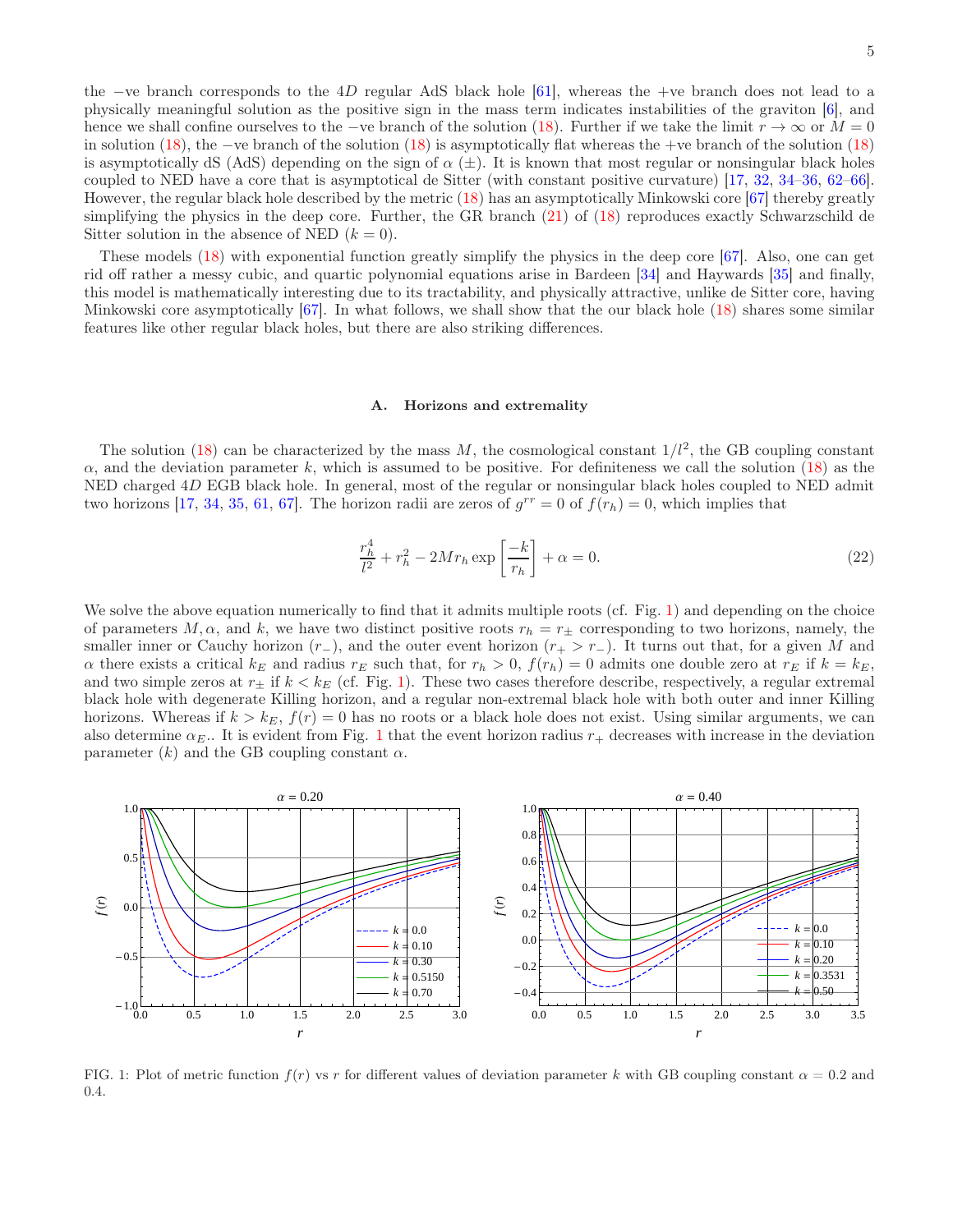# <span id="page-5-0"></span>III. BLACK HOLE THERMODYNAMICS

It may be useful to investigate how the NED affects the thermodynamical properties of 4D EGB black holes; therefore we calculate the thermodynamic quantities associated with the NED charged 4D EGB AdS black hole. We note that the gravitational mass of a black hole, determined by  $f(r_{+}) = 0$  [\[14\]](#page-14-37), which reads as

<span id="page-5-3"></span>
$$
M_{+} = \frac{r_{+} \exp\left(k/r_{+}\right)}{2} \left(1 + \frac{\alpha}{r_{+}^{2}} + \frac{r_{+}^{2}}{l^{2}}\right),\tag{23}
$$

and for  $k = 0$  it reduces to that for the 4D EGB AdS black hole [\[22\]](#page-14-13), to the 4D charged EGB black hole [\[28\]](#page-14-19) for  $r \gg k$ , and for  $\alpha \to 0$  we obtain the mass for the regular black hole in AdS spacetime. Let us analyze the effects of NED on the  $M_+$ , which is depicted in the Fig. [2,](#page-5-1) where we have shown  $M_+$  as a function of horizon radius  $r_+$  for different values of k and  $\alpha$ , and compared also with the neutral  $(k = 0)$  4D EGB counterpart. A minimum mass  $M_{+}^{\min}$  for the existence of 4D EGB black holes (charged or neutral) occurs at relatively smaller radii  $r_+$  and also  $r_+^{\text{min}}$ , where the minimum mass appears, are larger in the NED charged case ( $k \neq 0$ ) and so is the  $M_{+}^{\min}$  values when compared with the neutral  $(k = 0)$  4D EGB counterpart (cf. Fig. [2\)](#page-5-1) [\[22\]](#page-14-13). Figure [2](#page-5-1) infers that for  $M = M_{+}^{\min}$ , the black hole possesses a degenerate horizon at  $r_+^{\text{min}}$ , whereas, for  $M > M_+^{\text{min}}$  two distinct horizons exists; nevertheless,  $r_+^{\text{min}}$  can be identified as  $r_E$ . Hence the NED charged 4D EGB extremal black hole are heavier when compared to the neutral ones.

The Hawking temperature [\[68](#page-15-12)] can also help us to understand the NED effects on the final stage of the black hole evaporation. The Hawking temperature of a black hole can be obtained using the relation  $T = \kappa/2\pi$ , where  $\kappa$  is the surface gravity given by [\[68,](#page-15-12) [69\]](#page-15-13)

$$
\kappa = \left(-\frac{1}{2}\nabla_{\mu}\xi_{\nu}\nabla^{\mu}\xi^{\nu}\right)^{1/2},\tag{24}
$$

and  $\xi^{\mu} = \partial/\partial t$  is the timelike Killing vector for the black hole metric [\(9\)](#page-2-3). On using the our solution [\(18\)](#page-3-2), the Hawking temperature for the NED charged 4D EGB black hole reads

<span id="page-5-2"></span>
$$
T_{+} = \frac{1}{4\pi r_{+}^{2}(r_{+}^{2} + 2\alpha)} \left[ \frac{r_{+}^{4}(3r_{+} - k)}{l^{2}} + r_{+}^{2}(r_{+} - k) - \alpha(r_{+} + k) \right].
$$
 (25)

The temperature of the NED charged 4D EGB black hole [\(25\)](#page-5-2) reduces to that of the 4D charged EGB black hole [\[28\]](#page-14-19) when  $r \gg k$ , 4D EGB black hole [\[22\]](#page-14-13) in the limit of  $k = 0$ , 4D AdS regular black hole when  $\alpha \to 0$ , and also to the Schwarzschild black hole for  $\alpha \to 0$  and  $k = 0$ .

We plot the NED charged 4D EGB black hole Hawking temperature  $(T_+)$  as a function of horizon radii  $(r_+)$ for different values of k and fixed  $\alpha$  (cf. Fig. [3\)](#page-6-0). From Fig. [3,](#page-6-0) it is evident that with decreasing  $r_+$  the Hawking temperature decreases to attain a local minimum  $T_{\min}$  at horizon radii  $r_+^b$  and then grows to a local maximum  $T_{\max}$ 



<span id="page-5-1"></span>FIG. 2: Plot of mass  $M_+$  vs horizon radius  $r_+$  for different values of GB coupling constant  $\alpha$  and deviation parameter k. Colored points correspond to the minimum mass  $M_+^{\text{min}}$  and degenerate horizon radii  $r_E$  for the black hole existence.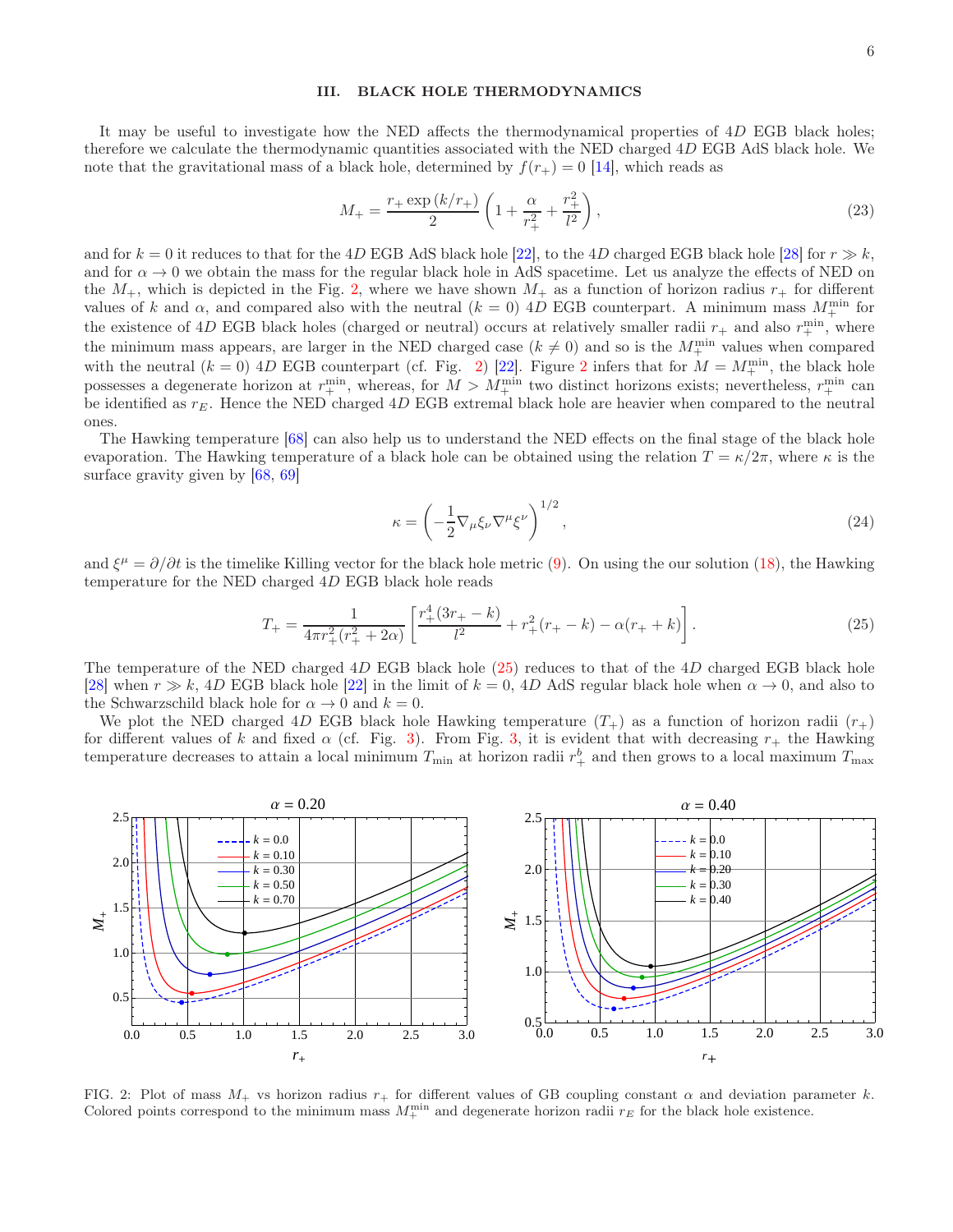at radii  $r^a_+$  ( $r^a_+$  <  $r^b_+$ ), then further steeply drops to zero temperature at the critical radius  $r^{min}_{+}$ . Colored points in Fig. [3](#page-6-0) represent the  $T_{\text{max}}$  and  $T_{\text{min}}$  at radii  $r_+^a$  and  $r_+^b$ . It turns out that the local maximum and minimum values of the Hawking temperature decreases with increase in the values of NED parameter  $k$  as well as with GB coupling constant  $\alpha$  (cf. Fig. [3\)](#page-6-0). The temperature  $T_{\text{max}}$  for the NED charged 4D EGB black hole is lower when compared with analogous  $4D$  EGB case. We note that for the extremal black holes with the degenerate horizon radius  $r_E$  (or  $r_+^{\text{min}}$ ) the temperature vanishes,  $T_{+} = 0$ , thereby in the end stage of Hawking evaporation we are left with the zero temperature extremal black holes with minimal mass as a stable remnant. It is evident from Fig. [3,](#page-6-0) that the NED charged 4D EGB black holes have larger remnant size compared to the uncharged case. Furthermore, for  $T_{\min} \leq T_{+} \leq T_{\max}$  there exists two black hole configurations at equilibrium, such that the smaller black hole, represented by the branch with  $r_+ < r_+^b$  is thermodynamically unstable, whereas the larger black hole with  $r_+ > r_+^b$  is thermodynamically stable.

We can consider the black hole as a canonical ensemble system where the chemical potential  $\phi$ , associated with the NED charge q, is held fixed. We calculate the entropy  $(S_+)$  of the black hole in terms of the horizon radius  $r_+$ . In GR the entropy satisfies the black hole's area law  $S_+ = A/4$ . The black hole behaves as a thermodynamic system; quantities associated with it must obey the first law of thermodynamics  $dM_{+} = T_{+} dS_{+} + \phi_{+} dq$ . The entropy [\[69\]](#page-15-13), for constant charge  $q$ , can be obtained by integrating the first law as

<span id="page-6-1"></span>
$$
S_{+} = \frac{A}{4} \left[ \left( 1 + \frac{k}{r_{+}} \right) \exp\left[ \frac{k}{r_{+}} \right] - \frac{k^{2} + 4\alpha}{r_{+}^{2}} \mathrm{Ei}\left[ \frac{k}{r_{+}} \right] \right],\tag{26}
$$

where  $\mathrm{Ei}\left[k/r_{+}\right]$  is the exponential integral function. Black holes, as thermodynamic systems, should have positive entropy and the cases when it becomes negative will be excluded from our discussion. The entropy of the 4D EGB black hole, in the absence of NED charge  $(k = 0)$ , becomes

$$
S_{+} = \frac{A}{4} + 2\pi\alpha \log\left[\frac{A}{A_0}\right],\tag{27}
$$

with  $A = 4\pi r_+^2$  and  $A_0$  is a constant [\[29,](#page-14-20) [39](#page-14-27)]. This is the common area law known as the Bekenstein-Hawking area law for 4D EGB black holes having correction terms [\[25](#page-14-16), [39\]](#page-14-27). However, it is interesting to note that the entropy of the black hole has no effect of an AdS background and is same as in the asymptotic flat case. Further, we also notice from Eq. [\(26\)](#page-6-1) that the thermodynamic entropy can become negative due to NED.

### A. Global stability

The Hawking-Page [\[21\]](#page-14-12) phase transition, states that asymptotically AdS Schwarzschild black holes are thermally favoured when their temperatures are sufficiently high. In contrast, the pure AdS background spacetimes are preferred at comparatively low temperatures and there occurs a phase transition between the thermal AdS and the AdS black holes at some critical temperature. The phase transition has been widely studied for higher dimensional EGB gravity asymptotically AdS black holes [\[19,](#page-14-10) [20,](#page-14-11) [70\]](#page-15-14) and we wish to analyse this for the NED charged 4D EGB black hole via



<span id="page-6-0"></span>FIG. 3: Plot of Hawking temperature  $T_+$  vs horizon radius  $r_+$  for different values of GB coupling constant  $\alpha$  and deviation parameter k. Colored points correspond to local minima and maxima of temperature.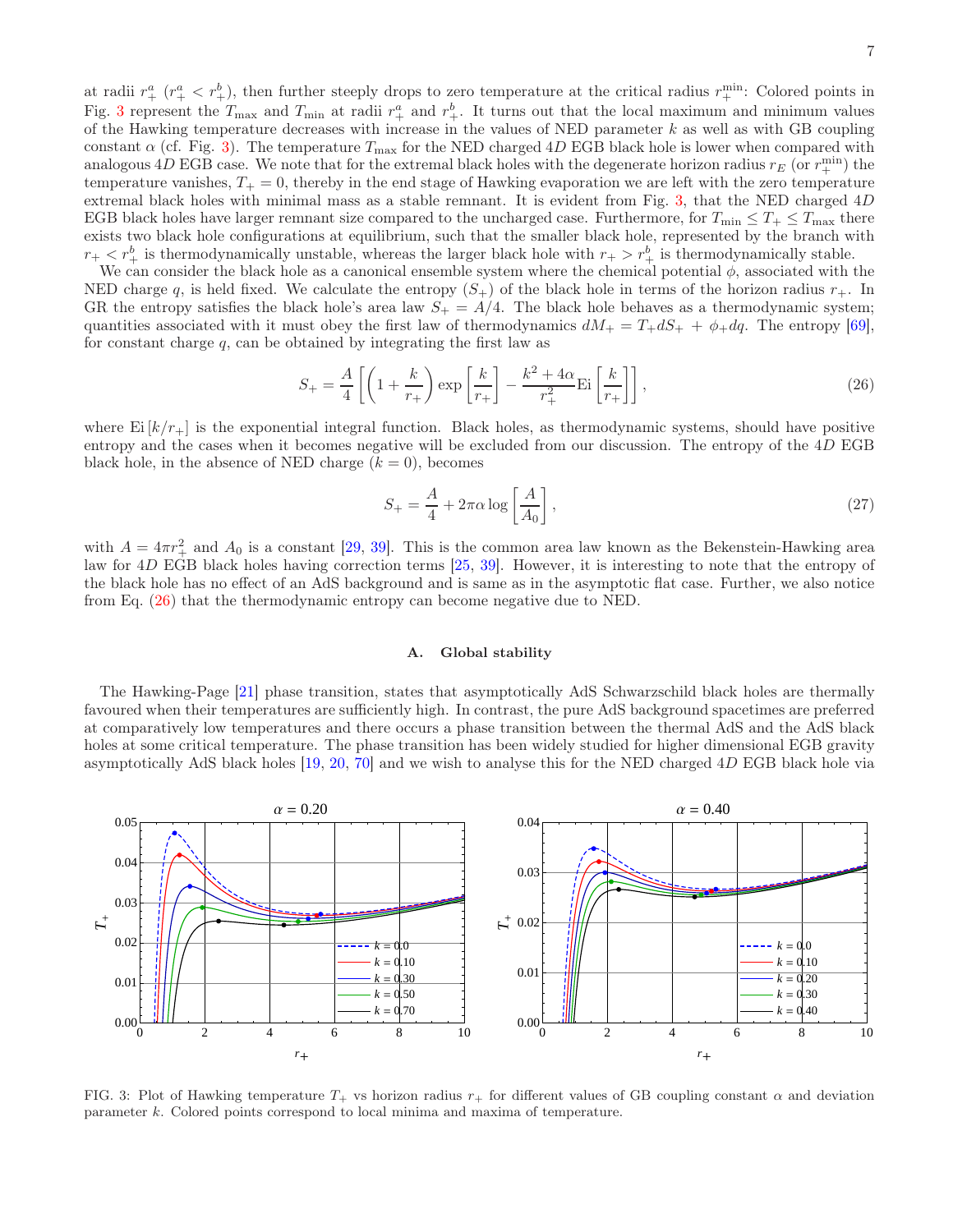Helmholtz's free energy. The reason for this is that even if the black hole is locally thermodynamically stable, it could be globally unstable or vice-versa [\[70](#page-15-14)[–72\]](#page-15-15). The Helmholtz free energy of a black hole can be defined as [\[71\]](#page-15-16)

$$
F_{+} = M_{+} - T_{+}S_{+},\tag{28}
$$

which for the NED charged 4D EGB black hole reads as

$$
F_{+} = \frac{1}{4l^{2}r_{+}^{2}(r_{+}^{2} + 2\alpha)} \left[ 2 \exp\left[\frac{k}{r_{+}}\right]r_{+}(r_{+}^{2} + 2\alpha)\left(r_{+}^{4} + l^{2}(r_{+}^{2} + \alpha)\right) + \left(-3r_{+}^{5} + l^{2}r_{+}(-r_{+}^{2} + \alpha)\right) \right] + k\left(r_{+}^{4} + l^{2}(r_{+}^{2} + \alpha)\right) \times \left(\exp\left[\frac{k}{r_{+}}\right]r_{+}(k + r_{+}) - (k^{2} + 4\alpha)\mathrm{Ei}\left[\frac{k}{r_{+}}\right]\right) \right].
$$

Generally, it is demonstrated that black holes with negative values of  $F_+$  are more thermodynamically stable. The Helmholtz free energy of NED charged 4D EGB black holes for various values of parameters k and  $\alpha$  is depicted in Fig. [4.](#page-7-0) As it is shown in Fig. [4,](#page-7-0) the free energy  $F_{+}$  for various k, have local minimum and local maximum, respectively, at horizon radii  $r_+^a$  and  $r_+^b$  with  $r_+^b > r_+^a$ , which can be identified as the extremal points of the Hawking temperature shown in Fig. [3](#page-6-0) and where the specific heat capacity  $C_+$  diverges. For  $r_+ > r_+^b$ , the free energy  $F_+$  is a monotonically decreasing function of  $r_+$  and becomes negative at large  $r_+$ , i.e.,  $F_+(r_{HP}) = 0$  such that  $F_+ > 0$  for  $r_+ < r_{HP}$  and  $F_+ <$ 0 for  $r_+ > r_{\text{HP}}$ . Whereas for  $r_+ < r_+^b$  the free energy  $F_+$  decreases with decreasing  $r_+$  and attains a local minimum at  $r_+^a$  with  $F_+(r_+^a) > 0$ , and with further decreasing  $r_+$  the  $F_+$  starts increasing (cf. Fig. [4\)](#page-7-0). The Hawking-Page first order phase transition occurs at  $r_+ = r_{HP}$ , where the free energy turns negative viz.,  $r_{HP} > r_+^b$ . Thus the larger black holes, with horizon radii  $r_{+} > r_{\text{HP}}$ , are thermodynamically globally stable. However, at very small horizon radii the Hawking temperature is negative and hence not physical for global stability. This is exactly in accordance with the Hawking-Page phase transition in GR [\[21\]](#page-14-12). In addition, one can find the temperature  $T_+ = T_{\rm HP}$  at which Hawking-Page phase transition happens, in terms of the horizon radius  $r_+$ , by solving  $F(T_{HP}) = 0$ . One can notice that  $T_{HP} > T_{min}$  (cf. Fig. [5\)](#page-8-0). Therefore for  $T_+ > T_{\rm HP}$  we find that the black hole solution is favored globally with respect to the thermal AdS background solution as  $F_+ < 0$ . While for  $T_{\min} < T_+ < T_{HP}$  the radiation in the AdS background solution is globally favoured over the black hole as  $F_{+} > 0$ . In particular, for  $\alpha = 0.20$ , and  $k = 0.10, 0.30, 0.50$ , and 0.70, the horizon radii  $r_+^a$  are, respectively,  $r_+^a = 1.22133, 1.54263, 1.92382, 2.42639$  where  $T_+$  admits a local maximum and  $F_+$ attains a local minimum, and  $r_+^b$  are, respectively,  $r_+^b = 5.45688, 5.1966, 4.87942, 4.44678$  where  $T_+$  admits a local minimum and  $F_+$  attains a local maximum. Whereas the horizon radii  $r_{HP}$ , for  $\alpha = 0.20$ , and  $k = 0.10, 0.30, 0.50$ , and 0.70 are, respectively,  $r_{HP} = 9.35535, 9.33188, 9.19912, 9.04365$  and the corresponding temperature are, respectively,  $T_{\rm HP} = 0.0305108, 0.0301342, 0.0295824, 0.0289863$ . Therefore one can infer that, with increasing k, the horizon radii  $r_{\text{HP}}$  and the corresponding Hawking temperature  $T_{\text{HP}}$  for the Hawking-Page phase transition decrease. In Fig. [5,](#page-8-0) we have shown the behaviour of  $F_+$  with  $T_+$ . The behaviour at small  $r_+$  is bit unusual from GR and higher dimensional EGB which is attributed to the logarithmic correction term.



<span id="page-7-0"></span>FIG. 4: Plot of free energy  $F_+$  vs horizon radius  $r_+$  for different values of GB coupling constant  $\alpha$  and deviation parameter k. Colored points correspond to local minima and maxima of free energy.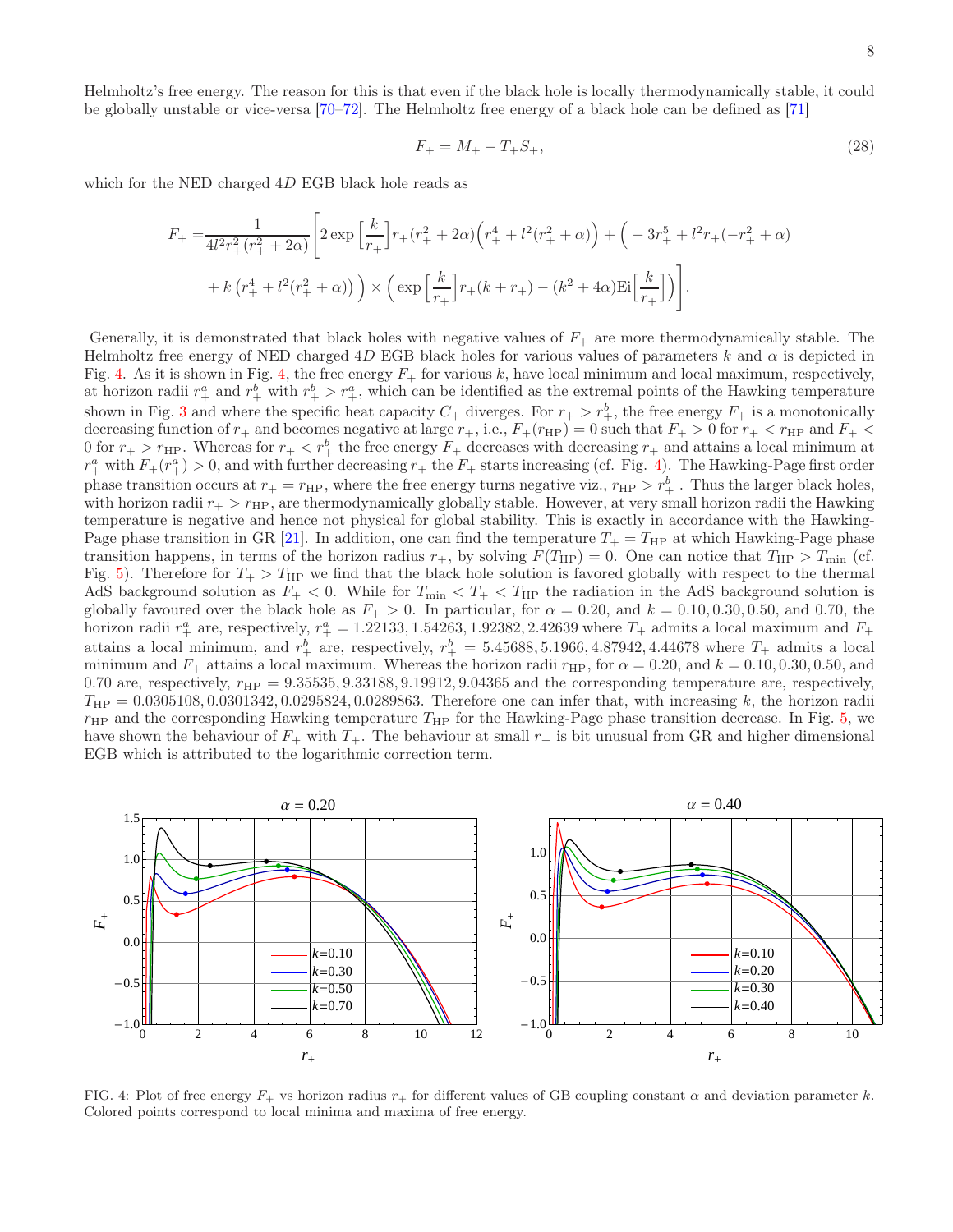

<span id="page-8-0"></span>FIG. 5: Plot of free energy  $F_+$  vs horizon temperature  $T_+$  for different values of GB coupling constant  $\alpha$  and deviation parameter k.

#### B. Local stability

Having discussed the conditions for global thermodynamical stability of a NED charged 4D EGB black hole, we turn our attention to the local thermodynamics by computing the heat capacity which informs us about the thermal stability of the black hole under temperature fluctuations. The reason to consider local stability is that even when a black hole configuration is globally stable, it can be locally unstable [\[13](#page-14-39)]. We use the canonical ensemble where the charge is fixed to investigate local instability. The local thermodynamical stability of the black hole depends on behaviour of the heat capacity  $C_+$ ; positive specific heat,  $C_+ > 0$ , infers that the black hole is locally thermodynamical stable and  $C_+ < 0$  means it is unstable. To analyse the thermodynamic stability of the NED charged 4D EGB black hole, we calculate its heat capacity  $C_+$ , and check how the NED affects thermodynamic stability. The heat capacity of the black hole is given [\[14](#page-14-37), [73](#page-15-17)]

<span id="page-8-1"></span>
$$
C_{+} = \frac{\partial M_{+}}{\partial T_{+}} = \left(\frac{\partial M_{+}}{\partial r_{+}}\right) \left(\frac{\partial r_{+}}{\partial T_{+}}\right). \tag{29}
$$

Substituting the values of mass and temperature from Eqs. [\(23\)](#page-5-3) and [\(25\)](#page-5-2) in Eq. [\(29\)](#page-8-1), we obtain the heat capacity of the 4D AdS regular EGB black hole as

<span id="page-8-2"></span>
$$
C_{+} = -\frac{2\pi \exp\left[\frac{k}{r_{+}}\right](r_{+}^{2} + 2\alpha)^{2}\left(3r_{+}^{5} + l^{2}r_{+}(r_{+}^{2} - \alpha) - k\left(r_{+}^{4} + l^{2}(r_{+}^{2} + \alpha)\right)\right)}{2k\left(2r_{+}^{4}\alpha - l^{2}(r_{+}^{4} + 2r_{+}^{2}\alpha + 2\alpha^{2})\right) + l^{2}r_{+}(r_{+}^{4} - 5r_{+}^{2}\alpha - 2\alpha^{2}) - 3r_{+}^{5}(r_{+}^{2} + 6\alpha)}.
$$
\n(30)

To further analyze  $C_+$ , we plot the heat capacity in Fig. [6](#page-9-0) for different values of deviation parameter k and GB coupling constant  $\alpha$ , which clearly shows that the heat capacity is discontinuous at the critical radii  $r_+^a$  and  $r_+^b$  with  $r_{+}^{a} < r_{+}^{b}$  (cf. Fig. [6\)](#page-9-0). This signals a second-order phase transition [\[21,](#page-14-12) [74\]](#page-15-18). Thus, a NED charged 4D EGB black hole is thermodynamically stable for  $r_0 < r_+ < r_+^a$  and  $r_+ > r_+^b$ , whereas it is thermodynamically unstable for  $r_+^a < r_+ < r_+^b$ <br>and  $r_+ < r_0$ . It is evident from Fig. [6,](#page-9-0) that the black hole undergoes a phase transition twice smaller stable black hole to larger unstable black holes and then secondly at  $r_+^b$  from the smaller unstable black hole  $(r^a_+ < r_+ < r^b_+)$  to larger stable black holes  $(r_+ > r^b_+)$ . For fixed value of  $\alpha$  and increasing NED parameter k, the critical radii  $r_+^a$  increase, whereas radii  $r_+^b$  decrease (cf. Fig. [6\)](#page-9-0). The heat capacity [\(30\)](#page-8-2), in the limit  $\alpha \to 0$ , reduces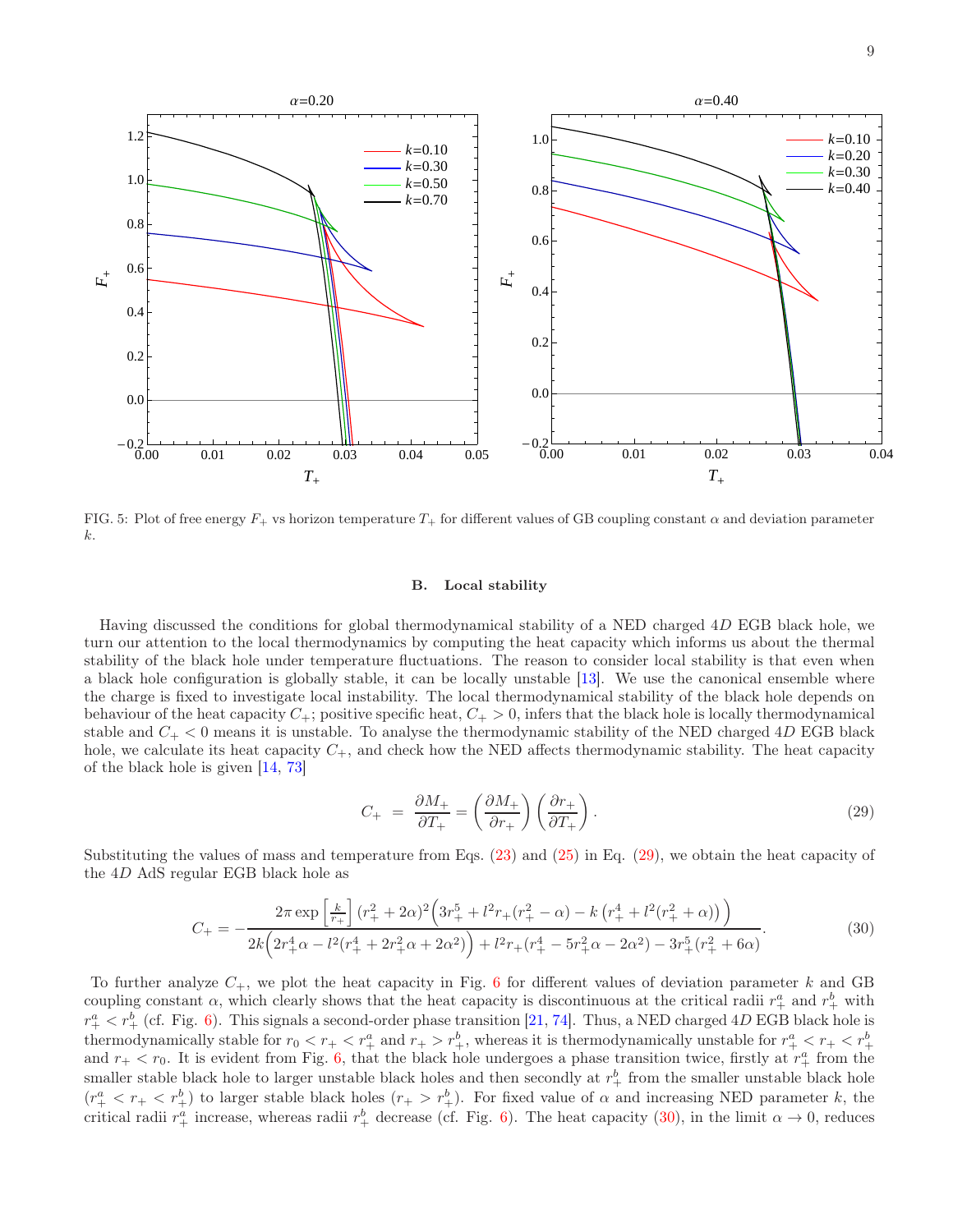

<span id="page-9-0"></span>FIG. 6: NED Charged 4D EGB black hole specific heat  $C_+$  vs. horizon radius  $r_+$  for different values of GB coupling parameter  $\alpha$  and NED parameter k.

to the value for the analogous GR case, which is the heat capacity of the asymptotically 4D regular black holes. The heat capacity Eq. [\(30\)](#page-8-2), in the absence of deviation parameter  $(k = 0)$ , reduces for the 4D AdS EGB black hole [\[29\]](#page-14-20). In contrary, the Hayward [\[35\]](#page-14-24) and Born-Infeld [\[60](#page-15-7)] 4D EGB black holes undergo phase transition only once.

*a. Black hole remnant:* We finally comment on the black hole remnant which is considered as a source for dark energy [\[75\]](#page-15-19) and also serves as one of the potential candidates to resolve the information loss puzzle [\[76\]](#page-15-20). It turns out that the extremal black hole with degenerate horizon is given by

$$
f(r_E) = f'(r_E) = 0.
$$
\n(31)

Thus at the extremal black hole one obtains  $r_E = r_ - = r_ +$ , and the temperature decreases with increasing r<sub>−</sub> and finally vanishes leaving a regular double-horizon remnant with  $M = M_{+}^{\min}$  which is depicted in the Fig. [7.](#page-10-0) It means that at the late stage of Hawking evaporation the black hole attains a maximum temperature and then cools down at  $r_E$  with a stable remanent mass  $M^{\min}_+$ . Thus the NED charged 4D EGB black hole shrinks to a dS-like core with a corresponding remnant of mass  $M_{+}^{\min}$ . It can be seen that the temperature decreases with decreasing horizon radius and vanishes when the two horizons coincide  $T_+ \to 0$ ,  $C_+ \to 0$  as  $r_- \to r_+$ . Hence a NED charged 4D EGB black hole has a zero temperature thermodynamically stable remnant of mass  $M_{+}^{\text{min}}$  and size  $r_E$  (cf. Fig. [7\)](#page-10-0). Thus, we can say that NED charged 4D EGB black hole has in general two horizons, which degenerate to one at  $M = M_{+}^{\text{min}}$ .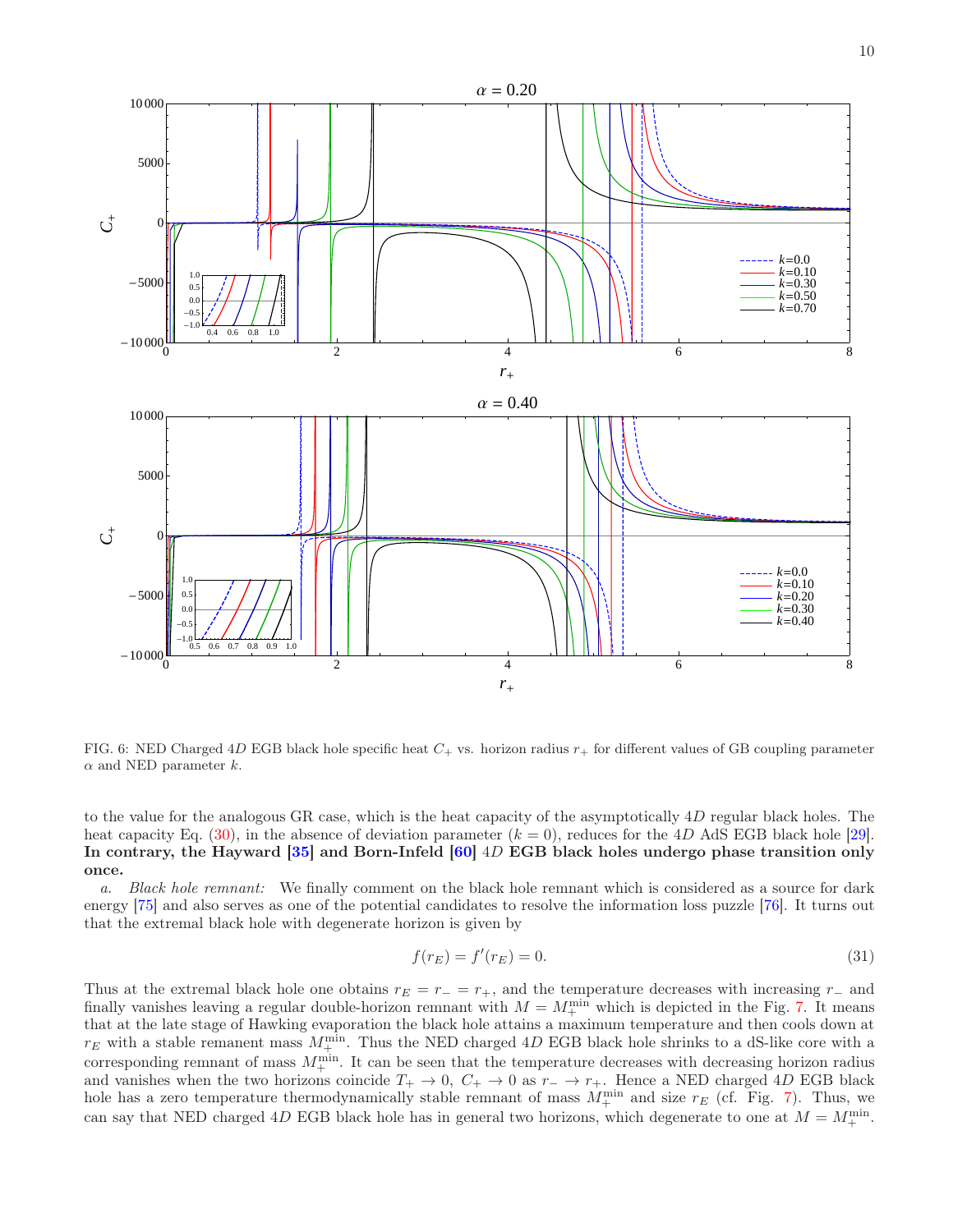

<span id="page-10-0"></span>FIG. 7: The plot of metric function  $f(r)$  as the function horizon radius  $r_{+}$  for different values of deviation parameters k and  $\alpha$ .



<span id="page-10-1"></span>FIG. 8: Plot of free energy  $F_+$  vs temperature  $T_+$  for different values of pressure P. The value of critical pressure is  $P_c =$ 0.000197371 for  $\alpha = 0.20$  and  $P_c = 0.0000711748$  for  $\alpha = 0.40$ .

The black holes has a phase transition where a heat capacity diverges and flips its sign; a mass decreases during evaporation, temperature vanishes at a double horizon thereby sudden halt of evaporation leaving a double-horizon remnant with  $M = M_{+}^{\min}$ .

# C. P-V criticality

We are considering the cosmological constant in the extended phase space, where the pressure is related to  $\Lambda$ through  $P = -\Lambda/8\pi = 3/8\pi l^2$  leads to the interpretation of mass not only as internal energy but also as Enthalpy  $H_+$ of thermodynamical system [\[77\]](#page-15-21). This interpretation leads to following relation for the free energy  $F_+ = H_+ - T_+S_+$ of the system [\[78,](#page-15-22) [79](#page-15-23)]. The behaviour of free energy  $F_+$  vs temperature  $T_+$  for different values of pressure P and GB coupling  $\alpha$  is depicted in the Fig. [8.](#page-10-1) As shown in the Fig. [8,](#page-10-1) Gibbs Free develops swallow tail structure when the pressure is below than the critical pressure  $P_c$ , which infers the first order phase transition. When  $P = P_c$ , the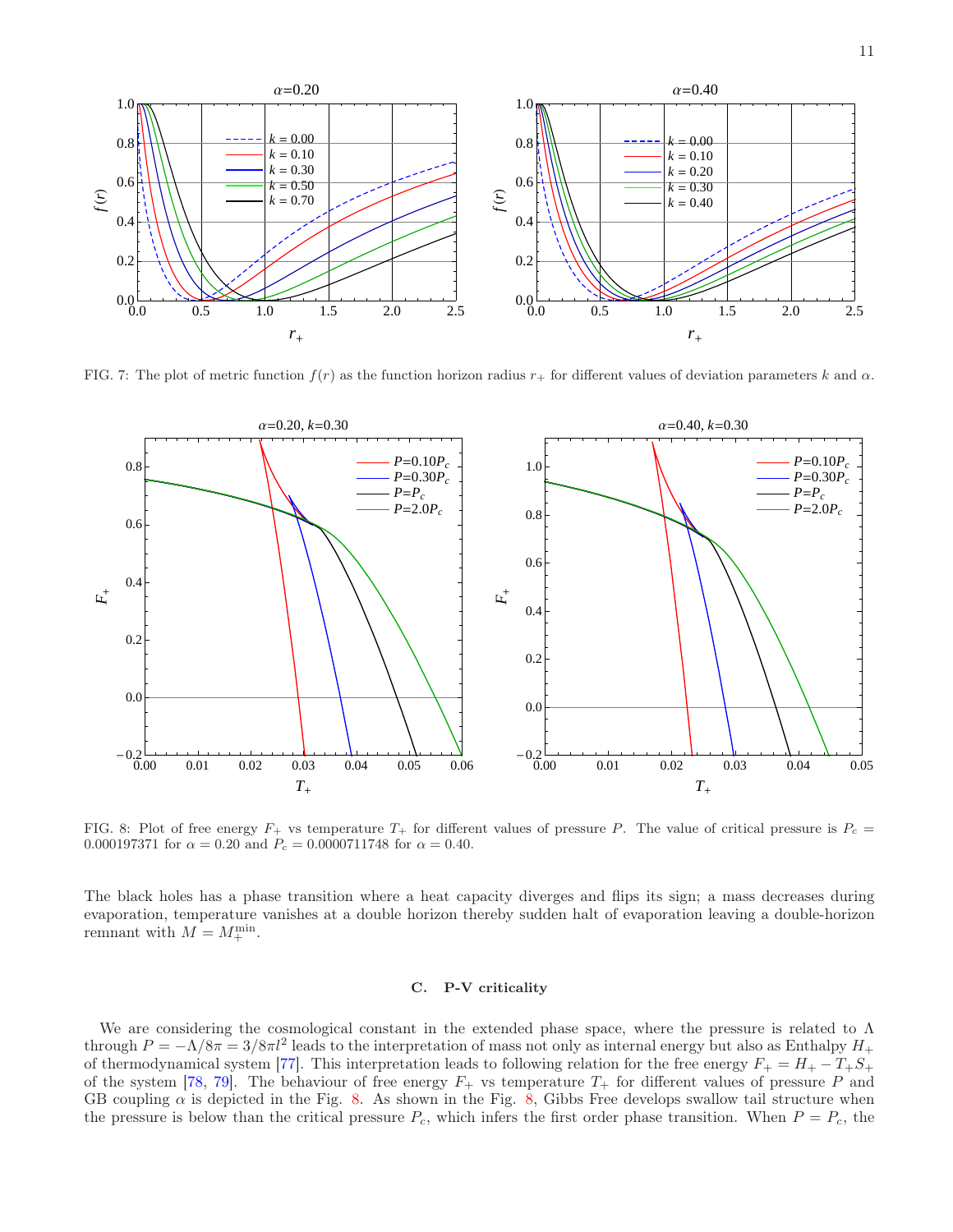

FIG. 9: Plot of pressure  $P_+$  vs radii  $r_+$  for different values of temperature  $T < T_c$ ,  $T = T_c$  and  $T > T_c$ . The critical temperature is  $T_c = 0.0332604$  for  $\alpha = 0.20$  and  $T_c = 0.026007$  for  $\alpha = 0.40$ .

<span id="page-11-4"></span>

|    |         |                                   | $\alpha = 0.2$ |             |        |                    | $\alpha = 0.4$ |             |
|----|---------|-----------------------------------|----------------|-------------|--------|--------------------|----------------|-------------|
| k. | $r_{c}$ |                                   |                | $P_c v/T_C$ | $r_c$  | $P_c$              |                | $P_c v/T_c$ |
|    |         | 0.1 1.46092 0.000821072 0.0452288 |                | 0.0530422   |        | 1.99844 0.00201186 | 0.0721711      | 0.1114181   |
|    |         | 0.2 1.62635 0.000299952 0.0373109 |                | 0.0261493   |        | 2.16228 0.00009706 | 0.0283228      | 0.0148199   |
|    |         | 0.3 1.79649 0.000197371 0.0332604 |                | 0.0213212   |        | 2.32881 0.00007117 | 0.0260071      | 0.0127468   |
|    |         | 0.4 1.97222 0.000133079 0.0298641 |                | 0.017577    | 2.4988 | 0.00005292         | 0.0239742      | 0.0110315   |
|    |         | 0.5 2.15382 0.000091715 0.0269926 |                | 0.0146365   |        | 2.67269 0.00003984 | 0.0221814      | 0.0096007   |

<span id="page-11-3"></span>TABLE I: The numerical value of critical exponents (radius  $r_c$ , temperature  $T_c$ , pressure  $P_c$ ) and global parameter for different values of deviation parameter k and GB Coupling  $\alpha = 0.2$  and  $\alpha = 0.40$ .

shallow tail disappear corresponding to the critical point, and when the thermodynamic pressure is larger than the critical pressure  $P_c$ , no phase transition will occur. Using the temperature  $T_+$  and specific volume  $v = 2r_+$  [\[80\]](#page-15-24), we can obtain the following equation of state from Eq. [\(25\)](#page-5-2)

<span id="page-11-2"></span>
$$
P_{+} = \frac{3(2\alpha + r_{+}^{2})T_{+}}{2r_{+}^{4}(5r_{+} - k)} + \frac{3(r_{+}^{2}(r_{+} - k) + \alpha(k + r_{+}))}{8\pi r_{+}^{6}(5r_{+} - k)}.
$$
\n(32)

Now to calculate the critical values, one can use the inflection point properties [\[79\]](#page-15-23)

<span id="page-11-1"></span>
$$
\left(\frac{\partial P}{\partial r_+}\right)_T = 0, \qquad \left(\frac{\partial^2 P}{\partial r_+^2}\right)_T = 0.
$$
\n(33)

We solved the Eq. [\(33\)](#page-11-1) for critical horizon radius  $r_c$  and critical temperature  $T_c$ , and used Eq. [\(32\)](#page-11-2) to obtain the critical pressure  $P_c$ . We summarized the numerical values of critical parameters in Table [I](#page-11-3) for various values of NED charge parameter k. In order to elaborate the effect of NED parameter k and GB coupling  $\alpha$  we plot the pressure  $P_+$ with horizon radius  $r_+$  for various isotherms in Fig. [9.](#page-11-4) From the Table [I,](#page-11-3) one can see that for fixed  $\alpha$  and increasing k, the critical radius  $r_c$  increases, whereas critical pressure  $P_c$  and critical temperature  $T_c$  decrease. In addition the global parameter also decreases with increasing the NED charge k.

# <span id="page-11-0"></span>IV. CONCLUSION

Lately, there has been a surge of interest in *regularisation* of EGB gravity, namely, the limit  $D \to 4$  of the Ddimensional solutions of EGB gravity. Interestingly, the static spherically symmetric black hole solutions in the various proposed  $D \to 4$  gravities coincide, and incidentally some other theories also admit the identical solution. We have obtained an exact 4D static spherically symmetric black hole solution to the 4D EGB gravity coupled to the NED which encompasses the black hole solutions of Glavan and Lin [\[22\]](#page-14-13) when NED is switched off  $(k = 0)$  and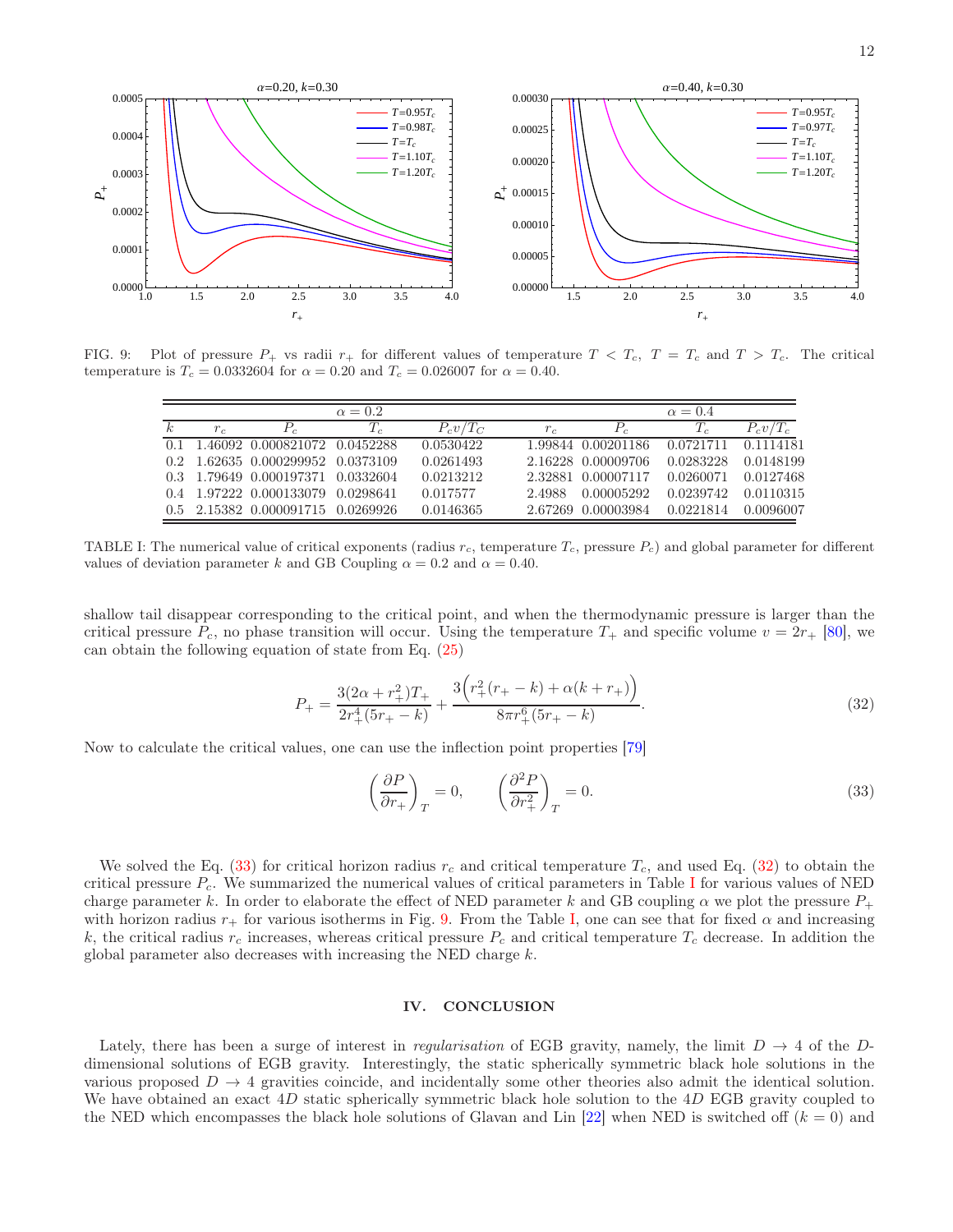asymptotically  $(r \gg k)$  mimics the charged black holes of Fernandes [\[28](#page-14-19)]. The NED charged 4D -AdS black hole metric is characterised by horizons which could be at most two, describing different objects including an extremal black hole with degenerate horizons and non-extremal black holes with two distinct horizons. The thermodynamic quantities associated with NED charged 4D EGB-AdS black hole have been analysed as a function of  $r_+$ , k and  $\alpha$ . Concerning the thermodynamics properties, we noticed some significant NED effects and corrections to the previously obtained 4D EGB black holes were discovered. The Hawking temperature, as in the asymptotically flat case, does not diverge as the event horizon shrinks down; instead, it has a local minimum before taking a maximum value for a critical radius and then drops down to zero at degenerate horizons, which happens for larger values of the radius  $r_{+}$  due to NED (cf. Fig. [3\)](#page-6-0) and also increases with parameter  $\alpha$ . The entropy of a 4D EGB-AdS black hole is exactly the same as in the asymptotically flat case. The entropy of a black hole in GR obeys the area law, but not for neutral 4D EGB-AdS black holes where it has a logarithmic correction term whereas the NED charged 4D EGB-AdS black hole is more complicated. The heat capacity diverges at critical horizon radii  $r_+^a$  and  $r_+^b$ , which depends on the NED parameter  $k$ , and incidentally, local extrema of the Hawking temperature also occur at these radii. The phase transition is detectable by the divergence of the heat capacity  $(C<sub>+</sub>)$  at critical radii (changes with NED parameter k), such that the black hole is stable in the region viz:  $r_0 < r_+ < r_+^a$  and  $r_+ > r_+^b$  with positive heat capacity  $(C_+ > 0)$ , on the other hand the heat capacity is negative  $(C_+ < 0)$ , when  $r_+^a < r_+ < r_+^b$  and  $r_+ < r_0$ , indicating the instability of black holes. We also showed that identical black hole solution also exists in the physically motivated alternate regularised 4D EGB gravity, based on the Kaluza-Klein-like dimensional reduction procedure.

We find that NED charged 4D EGB-AdS black holes because of exponential mass function leads to a Minkowskiflat core around  $r = 0$  which is in striking contrary with analogous other regular black holes that generally have a de-Sitter core. The simple exponential function in the solution significantly simplifies the physics in the deep core and is mathematically interesting due to its tractableness.

We find that the NED has a profound influence on the properties of black holes which may have several astrophysical consequences, for example, on wormholes and accretion onto black holes. Some of the results presented here are generalizations of previous discussions on  $4D$  EGB [\[22](#page-14-13), [28](#page-14-19)] and GR black holes [\[14\]](#page-14-37), to a more general setting. The possibility of a further generalisation of these results to Lovelock gravity [\[49](#page-14-34)] is an interesting problem for the future.

# Appendix A: Solution [\(18\)](#page-3-2) by alternate regularization

One of the potential alternative for the  $4D$  regularization of EGB gravity is via the Kaluza-Klein-like reduction of the D-dimensional EGB gravity on a  $(D-4)$ -dimensional maximally symmetric space [\[55,](#page-15-2) [56\]](#page-15-4). The resulting theory leads to well defined action principle in 4D and describes a scalar-tensor theory of gravity that belongs to a class of Horndeski gravity. Similar procedure was used by Mann and Ross [\[81\]](#page-15-25) for obtaining the  $D \to 2$  limit of Einstein GR. Following [\[55](#page-15-2)], we start with the D-dimensional EGB gravitational action [\(1\)](#page-2-0) and consider a Kaluza-Klein ansatz

<span id="page-12-0"></span>
$$
ds_D^2 = ds_p^2 + \exp[2\psi]d\Sigma_{D-p}^2,\tag{A1}
$$

where  $d\Sigma_{D-p}^2$  is the line element on the internal maximally symmetric space of curvature proportional to  $\lambda$ ,  $ds_p^2$  is the p-dimensional line element, and  $\psi$  is the scalar field depending on the coordinates of external p dimensional space. Redefining the GB coupling as  $\alpha \to \alpha/(D - p)$  and taking the limit  $D \to p$  in [\(1\)](#page-2-0), we obtained the p-dimensional reduced EGB gravitational action, which for  $p = 4$  reads as

$$
\mathcal{I}_4 = \int d^4x \sqrt{-g} \Big[ R - 2\Lambda + \alpha \Big( \psi \mathcal{L}_{GB} + 4G^{\mu\nu} \partial_\mu \psi \partial_\nu \psi - 2\lambda R e^{-2\psi} - 4(\partial \psi)^2 \Box \psi + 2 \left( (\partial \psi)^2 \right)^2 - 12\lambda (\partial \psi)^2 e^{-2\psi} - 6\lambda^2 e^{-4\psi} \Big) - 4\mathcal{L}(F) \Big], \tag{A2}
$$

and corresponds to the 4D regularized EGB gravity action with rescaled GB coupling constant. One can obtain the covariant field equations by varying the action [\(A2\)](#page-12-0) for metric tensor  $g_{\mu\nu}$  and scalar field  $\psi(r)$  [\[51\]](#page-15-1). To study the static spherically symmetric black hole solution, we consider the metric *ansatz* and scalar field as follows

<span id="page-12-1"></span>
$$
ds_4^2 = -\exp[-2\chi(r)]f(r)dt^2 + \frac{dr^2}{f(r)} + r^2d\Omega_2^2, \quad \psi = \psi(r). \tag{A3}
$$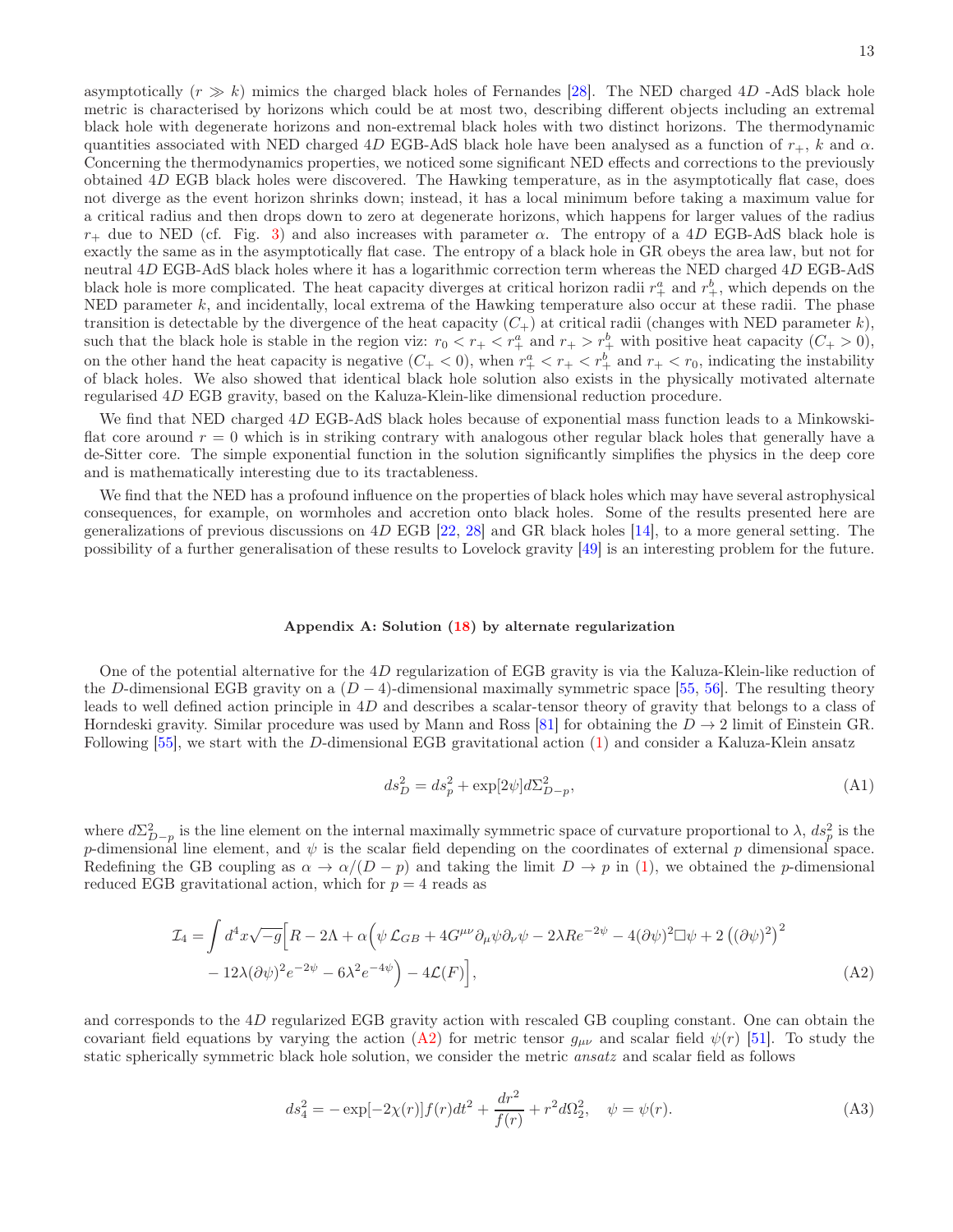On substituting the ansatz [\(A3\)](#page-12-1) to action  $\mathcal{I}_4$  in [\(A2\)](#page-12-0), we obtain the effective Lagrangian

$$
L_{\text{eff}} = e^{-x} \left[ 2(1 - \Lambda r^2 - f - rf') + \frac{2}{3} \left( 3r^2 f^2 \psi'^3 + 2r \left( -rf' + 2rf \chi' - 4f \right) f \psi'^2 - 6 \left( -rf' + 2rf \chi' - f + 1 \right) f \psi' - 6(f - 1) \left( f' - 2f \chi' \right) \right) \alpha \psi' + 4\alpha \lambda e^{-2\psi} \left( r^2 f' \psi' - 2r^2 f \chi' \psi' - 3r^2 f \psi'^2 + rf' + f - 1 \right) - 6\alpha \lambda^2 r^2 e^{-4\psi} - 4r^2 \mathcal{L}(F) \right].
$$
\n(A4)

On using the Euler-Lagrange equations, we obtain the dynamical equations for metric functions  $f(r)$  and  $\chi(r)$ , and scalar field  $\psi(r)$ . Considering the special case of  $\chi(r) = 0$  [\[55](#page-15-2)], these equations for the internally flat spacetime  $(\lambda = 0)$ , respectively, read as

<span id="page-13-3"></span>
$$
\exp[\psi]\alpha\left(1 - (1 - r\psi')^2 f\right)(\psi'^2 + \psi'') = 0,
$$
\n
$$
\exp[3\psi]\alpha\left[\left(2\psi' + (1 - r\psi')^2 f'\right)f' - f'' - 2(1 - r\psi')\left(-2\psi'^2 + \psi'' - 3r\psi'\psi''\right)f^2 + \left((1 - r\psi')^2 f'' + 2\psi''\right)f''\right]\right]
$$
\n(A5)

$$
-2(-1+r\psi')f'(-3\psi'+2r\psi'^2-r\psi'')\bigg)f\bigg]=0,
$$
\n(A6)

$$
\exp[3\psi] \left[ 1 - \Lambda r^2 - 2r^2 \mathcal{L}(F) - (r + 2\alpha \psi') f' + \left( -1 + \alpha \psi' \left( -2(1+f)\psi' + r^2 f \psi'^3 + 2 \left( 3 + r\psi'(-3+r\psi') \right) f' \right) + 4\alpha \left( -1 + (-1+r\psi')^2 f \right) \psi'' \right) f \right] = 0.
$$
\n(A7)

Solving Eq. [\(A5\)](#page-13-3), leads to the solution for the scalar field as follow:

<span id="page-13-4"></span>
$$
\psi(r) = \log\left[\frac{r}{L}\right] + \log\left[\cosh(\xi) - \sinh(\xi)\right], \quad \xi(r) = \int_1^r \frac{du}{u\sqrt{f(u)}},\tag{A8}
$$

where L is an integration constant. For the scalar field  $(As)$ , the dynamical equation for  $\psi(r)$  in  $(As)$  is automatically satisfied, whereas using the 4D NED Lagrangian density  $\mathcal{L}(F)$  from Eq. [\(14\)](#page-3-4) and  $\Lambda = -3/l^2$ , Eq. [\(A7\)](#page-13-3) yields the solution for metric function  $f(r)$  as

$$
f_{\pm}(r) = 1 + \frac{r^2}{2\alpha} \left( 1 \pm \sqrt{1 + 4\alpha \left( \frac{2M \exp(-k/r)}{r^3} - \frac{1}{l^2} \right)} \right). \tag{A9}
$$

Although this approach of 4D regularization of EGB gravity is noteworthy different in spirit from the one proposed by Glavan and Lin [\[22](#page-14-13)], interestingly, two theories yield exactly same static spherically symmetric black hole solutions. Therefore, the static spherically symmetric NED charged 4D EGB-AdS black hole [\(18\)](#page-3-2) is indeed an exact solution of 4D regularized EGB gravity, irrespective of the followed regularization procedure. However, a larger class of black hole solutions may exists in the 4D effective scalar-tensor gravity theory followed by Kaluza-Klein approach [\[51](#page-15-1), [55,](#page-15-2) [82\]](#page-15-26).

## Acknowledgments

Authors would like to thank DST INDO-SA bilateral project DST/INT/South Africa/P-06/2016, S.G.G. also thank SERB-DST for the ASEAN project IMRC/AISTDF/CRD/2018/000042. S.D.M. acknowledges that this work is based upon research supported by the South African Research Chair Initiative of the Department of Science and Technology and the National Research Foundation. R.K. thanks UGC, Govt. of India for financial support through SRF scheme.

<span id="page-13-0"></span><sup>[1]</sup> D. Lovelock, J. Math. Phys. 12 498 (1971).

<span id="page-13-2"></span><sup>[2]</sup> D. Lovelock, J. Math. Phys. 13 874 (1972).

<span id="page-13-1"></span><sup>[3]</sup> N. Deruelle and L. Farina-Busto, Phys. Rev. D 41, 3696 (1990); G. A. MenaMarugan, Phys. Rev. D 46, 4320 (1992); 46, 4340 (1992).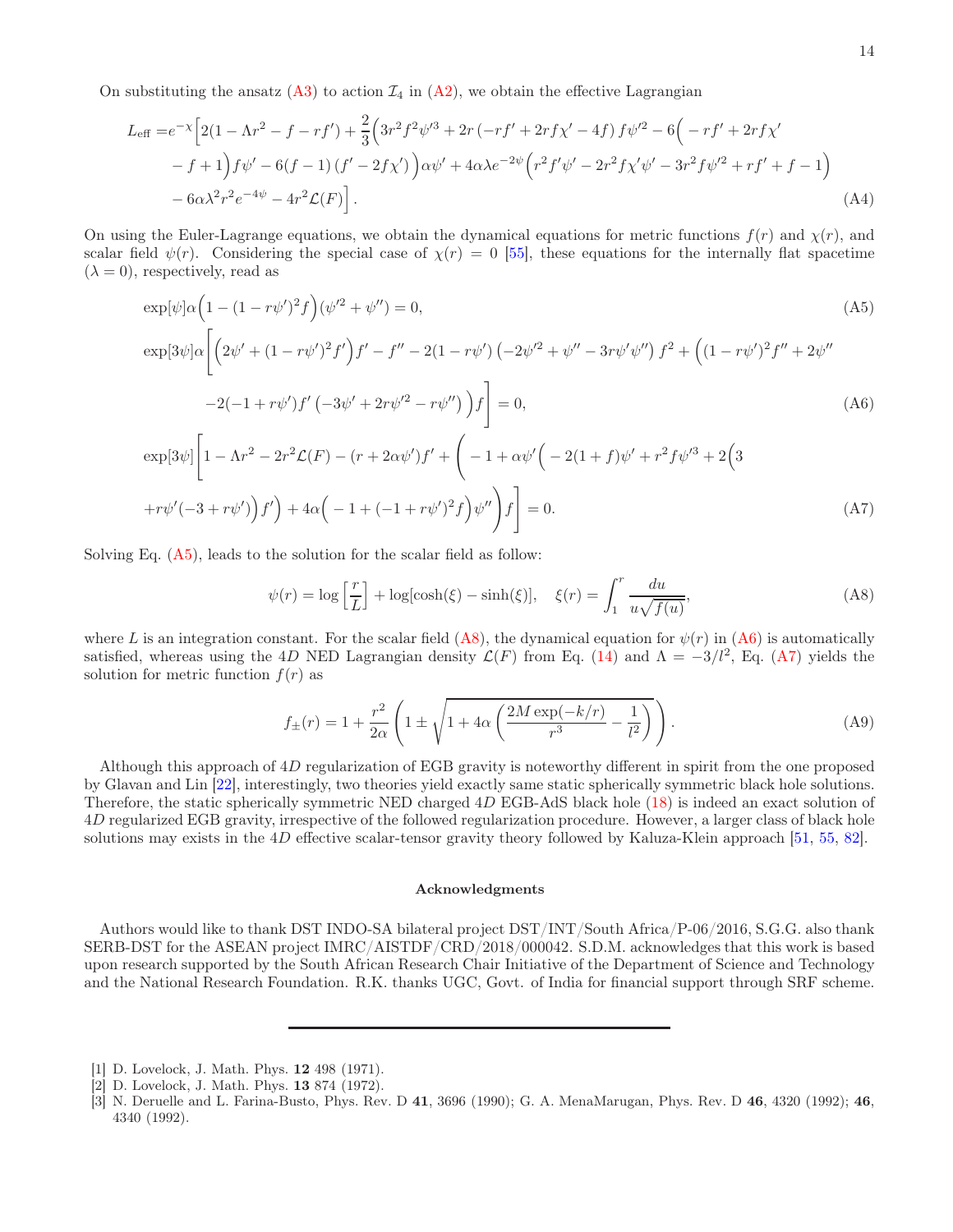- <span id="page-14-0"></span>[4] C. Lanczos, Annals Math. 39, 842 (1938).
- <span id="page-14-1"></span>[5] D. J. Gross and E. Witten, Nucl. Phys. B 277, 1 (1986); D. J. Gross and J. H. Sloan, Nucl. Phys. B 291, 41 (1987); R. R. Metsaev and A. A. Tseytlin, Phys. Lett. B 191, 354 (1987); B. Zwiebach, Phys. Lett. B 156, 315 (1985); R. R. Metsaev and A. A. Tseytlin, Nucl. Phys. B 293, 385 (1987).
- <span id="page-14-2"></span>[6] D.G. Boulware and S. Deser, Phys. Rev. Lett. 55, 2656 (1985); J.T. Wheeler, Nucl. Phys.B 268 737 (1986).
- <span id="page-14-3"></span>[7] F.R. Tangherlini, Nouvo Cim. 27, 636 (1963).
- <span id="page-14-4"></span>[8] D.L. Wiltshire, Phys. Rev. D 38, 2445 (1988).
- [9] R.C. Myers and J.Z. Simon, Phys. Rev. D 38, 2434 (1988).
- <span id="page-14-5"></span>[10] N. Deruelle, J. Katz, and S. Ogushi, Class. Quant. Grav. 21, 1971 (2004); M. Cvetic, S. Nojiri and S.D. Odintsov, Nucl. Phys. B 628, 295 (2002). Y.M. Cho and I.P. Neupane, Phys. Rev. D 66, 024044 (2002); I.P. Neupane, Phys. Rev. D 67, 061501 (2003); 69, 084011 (2004); T. Torii and H. Maeda, Phys. Rev. D 71, 124002 (2005); M.H. Dehghani, Phys. Rev. D 69, 064024 (2004); M.H. Dehghani and R.B. Mann, Phys. Rev. D 72, 124006 (2005); A. Padilla, Class. Quantum Grav. 20, 3129 (2003).
- <span id="page-14-6"></span>[11] S. Mignemi and N. R. Stewart, Phys. Rev. D 47, 5259 (1993); P. Kanti, N. E. Mavromatos, J. Rizos, K. Tamvakis and E. Winstanley, Phys. Rev. D 54, 5049 (1996); S. O. Alexeev and M. V. Pomazanov, Phys. Rev. D 55, 2110 (1997); T. Torii, H. Yajima and K. i. Maeda, Phys. Rev. D 55, 739 (1997);
	- R. Konoplya, Phys. Rev. D 71, 024038 (2005); B. Kleihaus, J. Kunz and E. Radu, Phys. Rev. Lett. 106, 151104 (2011); A. Maselli, P. Pani, L. Gualtieri and V. Ferrari, Phys. Rev. D 92, 083014 (2015).
- <span id="page-14-7"></span>[12] T. H. Lee, D. Baboolal and S. G. Ghosh, Eur. Phys. J. C 75, 297 (2015).
- <span id="page-14-39"></span>[13] E. Herscovich and M. G. Richarte, Phys. Lett. B 689, 192 (2010).
- <span id="page-14-37"></span>[14] S. G. Ghosh, U. Papnoi and S. D. Maharaj, Phys. Rev. D 90, 044068 (2014)
- [15] S. G. Ghosh and S. D. Maharaj, Phys. Rev. D 89, 084027 (2014).
- [16] J. P. Morais Graça, G. I. Salako and V. B. Bezerra, Int. J. Mod. Phys. D 26, 1750113 (2017) S. Jhingan and S. G. Ghosh, Phys. Rev. D 81, 024010 (2010); S. G. Ghosh, M. Amir and S. D. Maharaj, Eur. Phys. J. C 77, 530 (2017); S. G. Ghosh, Class. Quant. Grav. 35, 085008 (2018).
- <span id="page-14-8"></span>[17] S. G. Ghosh, D. V. Singh and S. D. Maharaj, Phys. Rev. D 97, 104050 (2018).
- <span id="page-14-9"></span>[18] S. H. Hendi, S. Panahiyan and B. Eslam Panah, Eur. Phys. J. C 75, 296 (2015).
- <span id="page-14-10"></span>[19] S. Hyun and C. H. Nam, Eur. Phys. J. C 79, 737 (2019); O. Miskovic and R. Olea, J. Phys. Conf. Ser. 343, 012077 (2012); O. Miskovic and R. Olea, Phys. Rev. D 83, 064017 (2011); O. Miskovic and R. Olea, Phys. Rev. D 83, 024011 (2011) S. Hyun and C. H. Nam, Eur. Phys. J. C 79,737 (2019); A. Kumar, D. Veer Singh and S. G. Ghosh, Eur. Phys. J. C 79, 275 (2019). D. V. Singh, S. G. Ghosh and S. D. Maharaj, Annals Phys. 412, 168025 (2020). B. K. Singh, R. P. Singh and D. V. Singh, [arXiv:2004.11023 [gr-qc]].
- <span id="page-14-11"></span>[20] R. Cai, L. Cao, L. Li and R. Yang, JHEP 09, 005 (2013); R. Cai, Phys. Rev. D 65, 084014 (2002).
- <span id="page-14-12"></span>[21] S. Hawking and D. Page, Commun. Math. Phys. 87, 577 (1983).
- <span id="page-14-13"></span>[22] D. Glavan and C. Lin, Phys. Rev. Lett. 124, 081301 (2020).
- <span id="page-14-14"></span>[23] Y. Tomozawa, arXiv:1107.1424 [gr-qc].
- <span id="page-14-15"></span>[24] G. Cognola, R. Myrzakulov, L. Sebastiani and S. Zerbini, Phys. Rev. D 88, 024006 (2013).
- <span id="page-14-16"></span>[25] R. G. Cai, L. M. Cao and N. Ohta, JHEP 1004, 082 (2010); R. G. Cai, Phys. Lett. B 733, 183 (2014).
- <span id="page-14-17"></span>[26] A. Kehagias and K. Sfetsos, Phys. Lett. B **678**, 123 (2009).
- <span id="page-14-18"></span>[27] M. Guo and P. C. Li, arXiv:2003.02523 [gr-qc]; D. Samart and P. Channuie, Y. P. Zhang, S. W. Wei and Y. X. Liu, arXiv:2003.10960 [gr-qc]; A. Aragón, R. Bécar, P. González and Y. Vásquez, arXiv:2004.05632 [gr-qc].
- <span id="page-14-19"></span>[28] P. G. S. Fernandes, arXiv:2003.05491 [gr-qc].
- <span id="page-14-20"></span>[29] D. V. Singh, S. G. Ghosh and S. D. Maharaj, [arXiv:2003.14136 [gr-qc]].
- <span id="page-14-21"></span>[30] S. G. Ghosh and S. D. Maharaj, [arXiv:2003.09841 [gr-qc]].
- <span id="page-14-22"></span>[31] S. G. Ghosh and R. Kumar, [arXiv:2003.12291 [gr-qc]].
- <span id="page-14-23"></span>[32] D. V. Singh and S. Siwach, Phys. Lett. B 808, 135658 (2020).
- [33] A. Kumar, D. V. Singh and S. G. Ghosh, [arXiv:2003.14016 [gr-qc]].
- <span id="page-14-35"></span>[34] A. Kumar and R. Kumar, [arXiv:2003.13104 [gr-qc]].
- <span id="page-14-24"></span>[35] A. Kumar and S. G. Ghosh, [arXiv:2004.01131 [gr-qc]].
- <span id="page-14-38"></span>[36] R. Kumar, S. G. Ghosh and A. Wang, Phys. Rev. D 100, 124024 (2019).
- <span id="page-14-25"></span>[37] S. W. Wei and Y. X. Liu, arXiv:2003.07769 [gr-qc].
- <span id="page-14-26"></span>[38] R. Kumar and S. G. Ghosh, arXiv:2003.08927 [gr-qc].
- <span id="page-14-27"></span>[39] P. G. Fernandes, P. Carrilho, T. Clifton and D. J. Mulryne, [arXiv:2004.08362 [gr-qc]].
- <span id="page-14-28"></span>[40] K. Jusufi, A. Banerjee and S. G. Ghosh, [arXiv:2004.10750 [gr-qc]].
- <span id="page-14-29"></span>[41] C. Liu, T. Zhu and Q. Wu, [arXiv:2004.01662 [gr-qc]].
- <span id="page-14-30"></span>[42] B. Eslam Panah and K. Jafarzade, [arXiv:2004.04058 [hep-th]].
- [43] S. A. Hosseini Mansoori, arXiv:2003.13382 [gr-qc]; C. Zhang, P. Li and M. Guo, arXiv:2003.13068 [hep-th].
- <span id="page-14-31"></span>[44] S. W. Wei and Y. X. Liu, Phys. Rev. D 101, 104018 (2020).
- <span id="page-14-32"></span>[45] S. U. Islam, R. Kumar and S. G. Ghosh, [arXiv:2004.01038 [gr-qc]].
- [46] M. Heydari-Fard, M. Heydari-Fard and H. R. Sepangi, arXiv:2004.02140 [gr-qc].
- [47] X. H. Jin, Y. X. Gao and D. J. Liu, arXiv:2004.02261 [gr-qc].
- <span id="page-14-33"></span>[48] R. Kumar, S. U. Islam and S. G. Ghosh, arXiv:2004.12970 [gr-qc].
- <span id="page-14-34"></span>[49] R. A. Konoplya and A. Zhidenko, arXiv:2003.07788 [gr-qc].
- <span id="page-14-36"></span>[50] W. Ai, arXiv:2004.02858 [gr-qc].